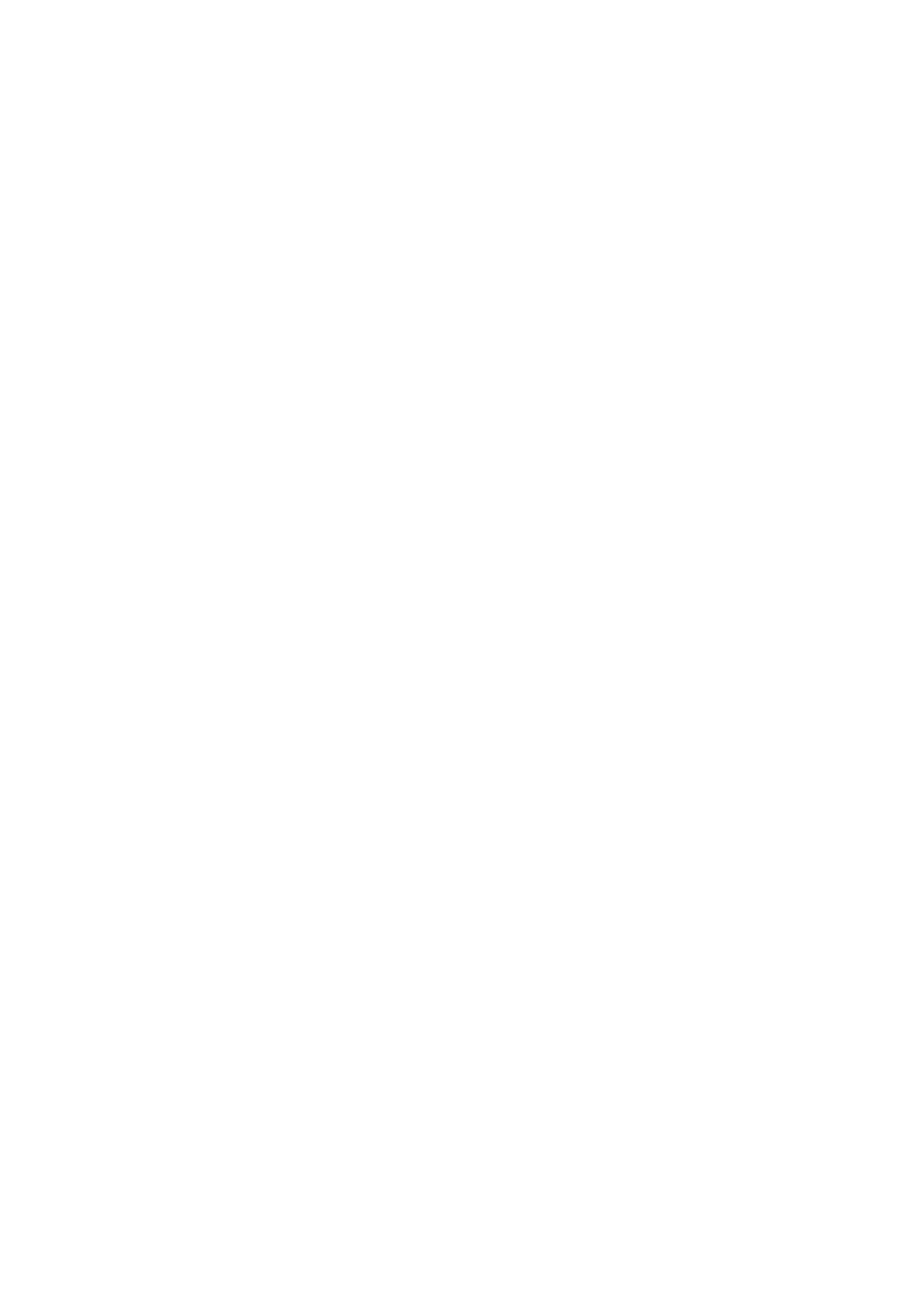### Harry J. Otway\*\*

Many countries are experiencing a period in which traditional values are being questioned; plans for further technological progress are being met by a variety of demands for a closer examination of the benefits and risks of large-scale technologies. In this paper the concepts of risk assessment are presented and a model is proposed which illustrates the importance of socio-psychological mechanisms in the acceptance of technological risks. The research plan of the Joint lAEA/IIASA Pesearch Project is outlined: this work is directed toward gaining an improved understanding of how societies judge the acceptability of technologies and how societal attitudes and anticipated responses may be better integrated into the decisionmaking process. Some preliminary results are reported.

#### I. BACKGroUND

Standards of living have improved considerably during this century. largely due to the benefits made possible through the development and deployment of new technologies. As technological systems became larger, and more complex, they have offered increasingly attractive benefits which have become an integral part of life, thereby creating demands for more progress. This process of reinforcement has lead to increasingly complex, and therefore fragile systems, which have become fundamental to sustaining the social fabric.

With this increase in scale the negative side-effects of technology, which detract from the societal benefits, began to receive more attention. Some of these side-effects have been rather obvious, such as new safety hazards, while others have been more subtle and, therefore, more difficult to predict and detect; e.g., mental health problems, new health hazards, complicated environmental interactions, technological unemployment, mental health problems, changes in basic social institutions.

Consequently there appears to be a growing awareness that increased consumption of goods and services has not brought a commensurate increase in "happiness." Plans for further progress are being met by a variety of

<sup>\*</sup> The views expressed in this paper are those of the author, and do not necessarily reflect those of the Project Sponsors.

<sup>\*\*</sup>Joint IAEA/IIASA Research Project, International Atomic Energy Agency, Vienna, Austria.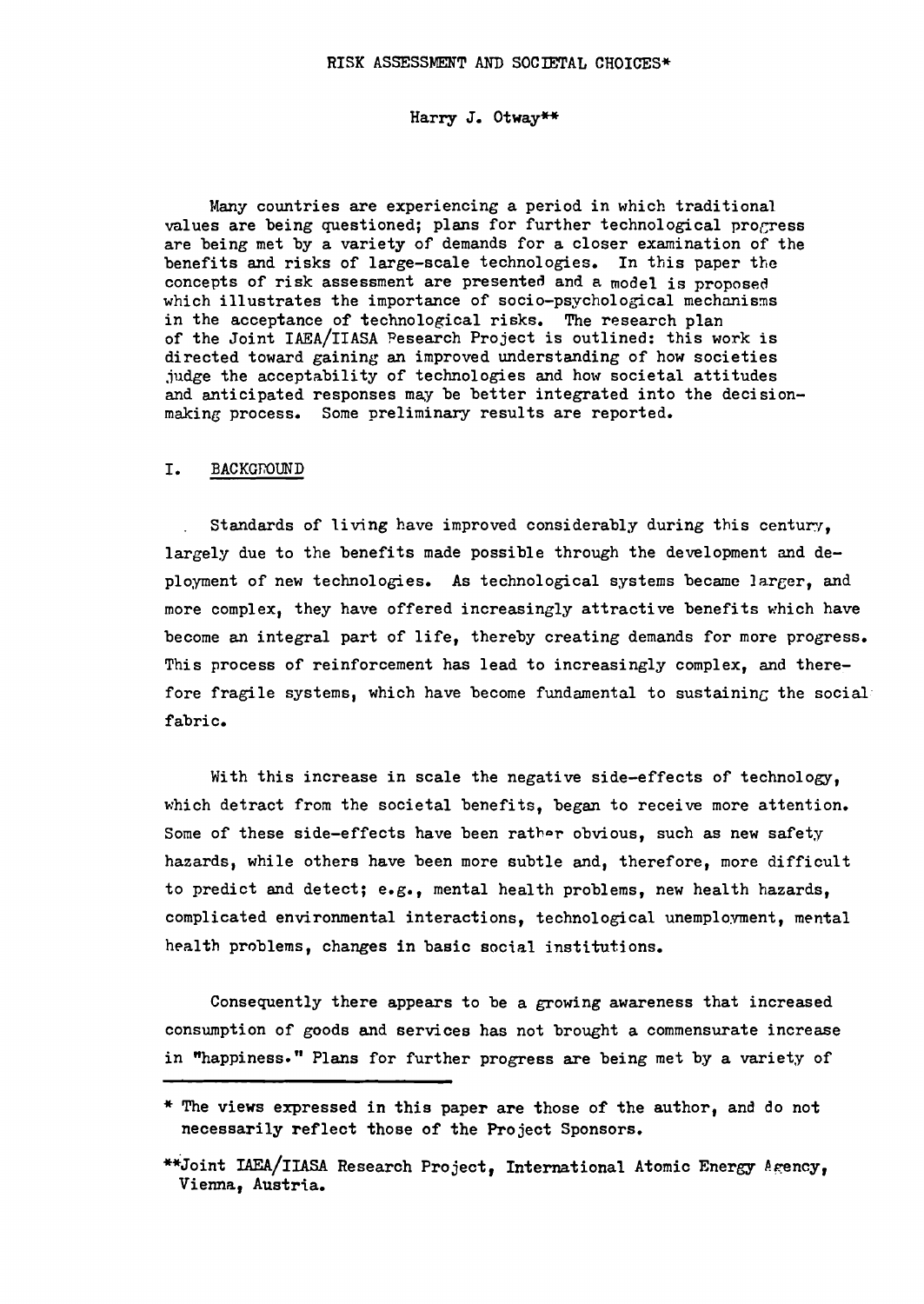individual and group demands for a closer examination of the risks and benefits of science and technology; there appears to be a gradually evolving social structure which tends to question much that is innovative as being potentially harmful. The patterns of public concern that have emerged in technologically advanced nations are also being observed in developing countries as they attain higher levels of productivity.

This has lead to a situation characterized by conflict; one segment of society may sponsor a proposal intended to fulfill a perceived societal need while other groups may be working actively in opposition  $-$  with different perceptions of their needs. Obviously technology cannot expand indiscriminately with society awaiting the results of operation to learn the nature and magnitude of the side-effects; however, neither can all further progress be rejected arbitrarily.

Societal-level decisions are especially important in the energy sector. Energy is a fundamental good in modern societies, energy production systems are among the larger-scale technological applications and the energy crisis, with its far-reaching effects, has limited available strategies and reduced the time available for exploring options. This is the background for the formation of the Joint IAEA/IIASA Pesearch Project which is sponsored by the International Atomic Energy Agency (IAEA), the International Institute for Applied Systems Analysis (IIASA) and certain lAEA Member states; information on sponsorship and staffing is given in the Appendix.

The primary objective of the Joint Project is to do research directed toward gaining an improved understanding of how societies judge the acceptability of new technologies and how societal attitudes, and anticipated responses, may be integrated into the decision-making process. This has been referred to as the embedding of energy systems into the sociosphere (Häfele, 1974).

## II. RISK ASSESSMENT CONCEPTS

A digression might be in order to introduce the concepts of risk assessment. These concepts have developed independently in a variety of disciplines, publishing in many languages, with the expected differences in usage and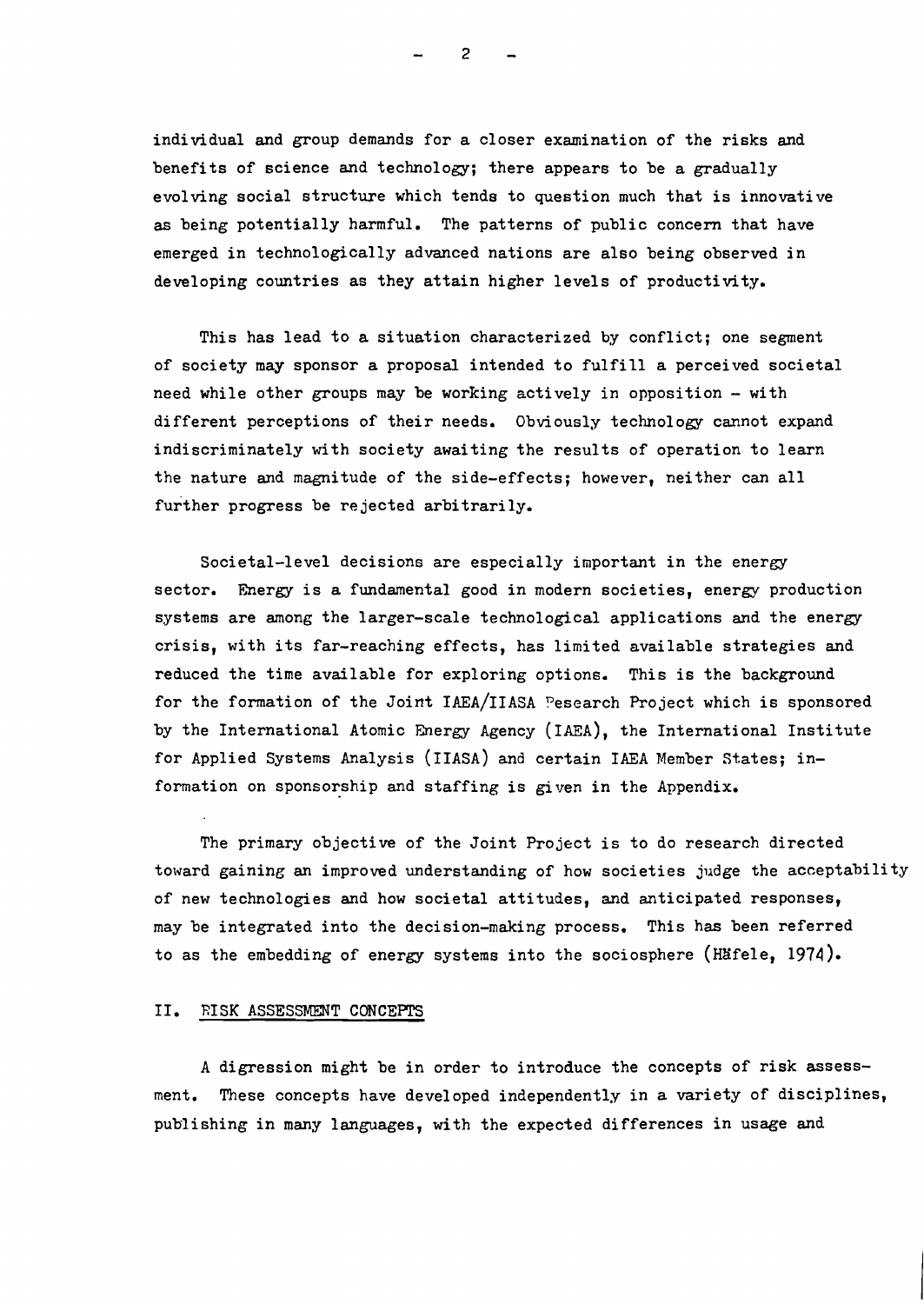meaning. There is no intent to provide rigorous definitions; these will be evolved as interdisciplinary and international efforts proceed. Pisk<sup>\*</sup> will here refer to the undesirable effects associated with a specific activity considered in connection with their respective uncertainties. Risk is therefore a probabilistic term and has often been used as the statistically expected value of loss; for example, the probability of an average individual's chance of death, per year, from transportation accidents or the total risk (sum of individual risks) in a population group.<sup>\*\*</sup> The most obvious risks, and easiest to conceptualise, are those relating to the health and safety of man and effects upon his environment, although there are many other effects, which in connection with their uncertainties can be considered as risks.

Risk assessment may be defined as any process in which risk considerations play an important rôle in forming an input to decision making. Pisk assessments are made on a variety of levels, i.e., individual, group, societal, etc. and Kates (1974) has pointed out that the process may vary from highly intuitive to very formal. This typology of risk assessments, summarised in Table I, might range from the individual's intuitive feeling that it is safe to cross <sup>a</sup> street to <sup>a</sup> numerical analysis which serves as the basis for recommendations. Risk assessment has been described by Otway  $(1973)$  as occurring in two sub-tasks: risk estimation and risk evaluation, each of which may have the same range of intuitive-formal, individual-societal character.

It is not considered necessary here to make a distinction between situations of the first kind, i.e., where the probabilities are known in principle, and those where the probabilities themselves are uncertain.

This is somewhat too simple because the statistically expected value neglects the importance of the absolute magnitude of loss. It is known that societal preferences for risk acceptance may be widely different for events which have the same statistically expected value of loss but with different absolute magnitudes. Thus utility functions must also be considered when expressing risk levels. For an elementary explanation see, for example, Borch (1968). An application to energy system risks may be found in Papp et al., (1974).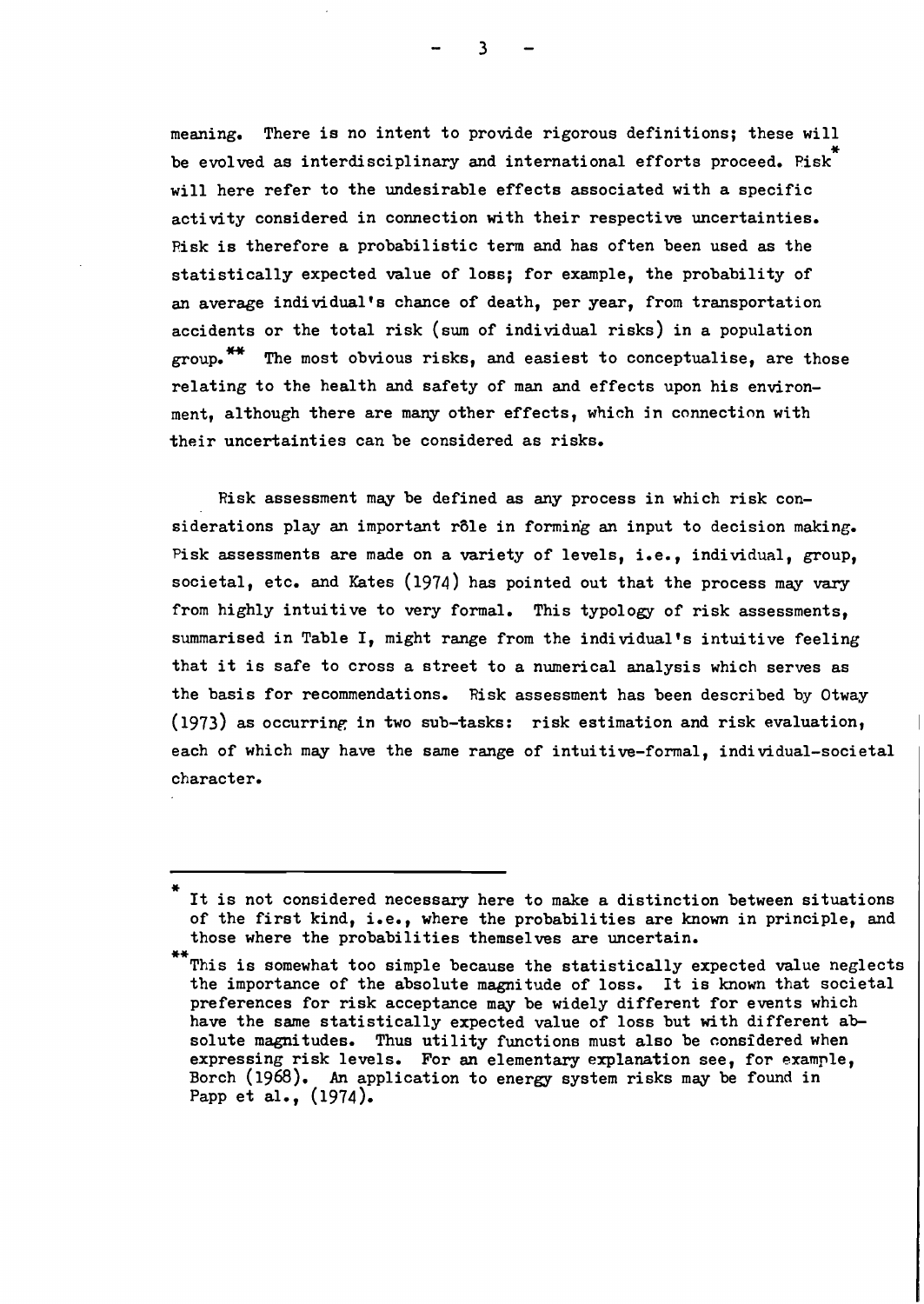$\sim$ 

# TABLE I

# RISK ASSESSMENT MODES

(Kates, 1914)

# Mode

| 0 step | No estimation, no evaluation<br>There is no risk.<br>Nothing you can do about it, so why estimate it.                                                                                                                                                |
|--------|------------------------------------------------------------------------------------------------------------------------------------------------------------------------------------------------------------------------------------------------------|
| 1 step | Evaluation without estimation<br>Decide whether risk is acceptable or not compared to<br>other risks or benefits.                                                                                                                                    |
| 2 step | Estimation of risk, then evaluation<br>Calculate likelihood of risk, then compare with other<br>risks or benefits.                                                                                                                                   |
| 3 step | Fractionate risk, estimate combinations of indi-<br>vidual risks, evaluate<br>Reduce events to components.<br>Calculate likelihood of event components and of<br>consequences, combine, estimate risk, then<br>compare with other risks or benefits. |

 $\sim 10^7$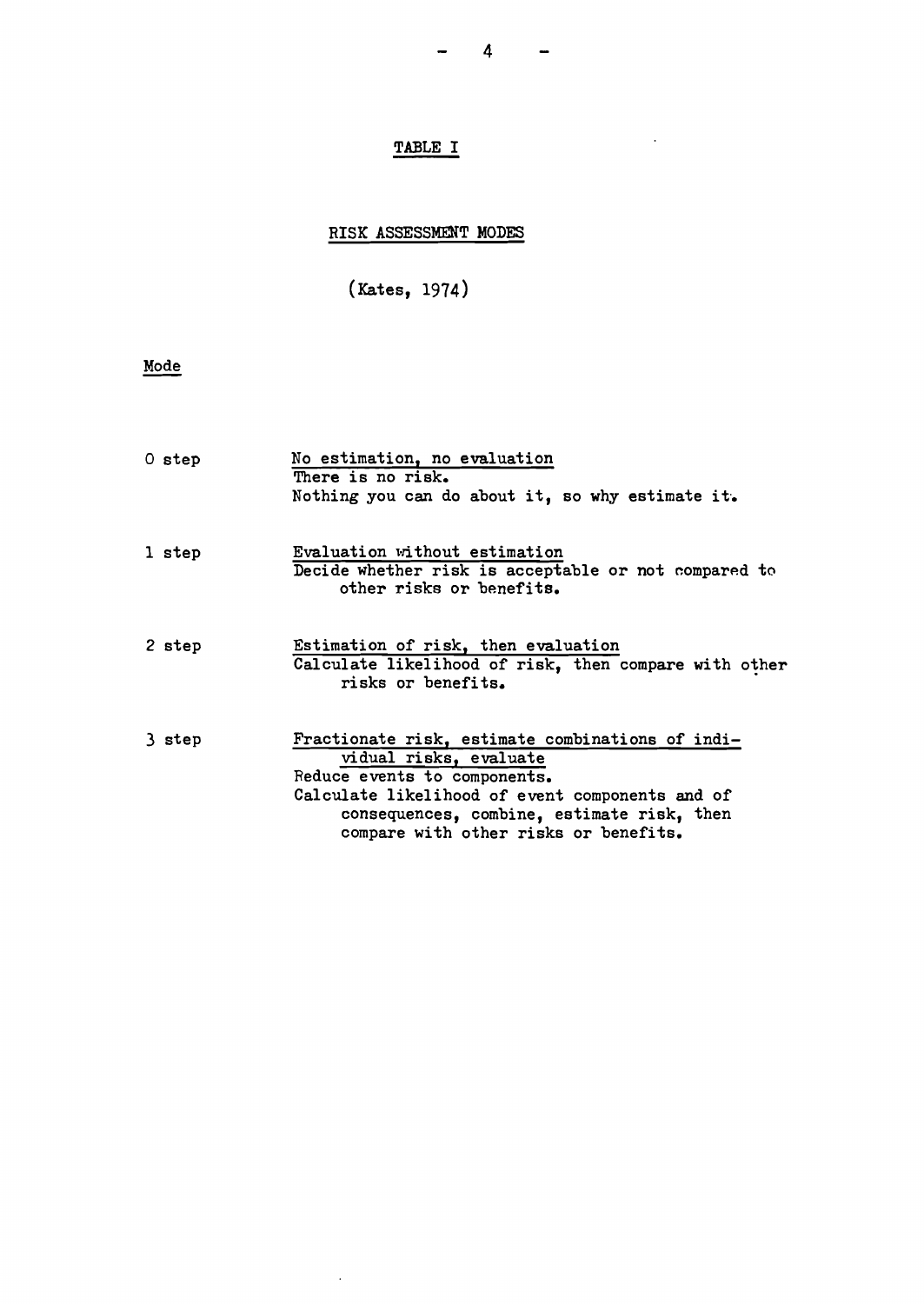#### Pisk Estimation

Risk Estimation may be thought of as the identification of the second (and higher) order consequences of a decision and the subsequent estimation of the magnitude of the associated risks. For example, some of the earlier risk estimates for energy systems were made in the nuclear field in Canada (Siddall, 1959), the UK (Farmer, 1967; Beattie, 1967) and in the U.S.A. (Otway et al., 1969 and 1971). Starr et al.  $(1972)$  made a comparison of the risks from nuclear and fossil-fueled generating systems. The most recent, and by far the most comprehensive, risk estimates for energy systems are those of the U.S. AEC-sponsored "Rasmussen Study"  $(1974)$  which treated the risk of accidents in light-water reactor nuclear power plants. All of the aforementioned efforts indicated that the risks from these energy production systems were low in comparison to other risks common in society.

## Risk Evaluation

This is the complex process of anticipating the societal response to risks; it is based upon an understanding of the relevant societal attitudes and preferences. This could be termed the "acceptability of risk."

Traditionally this has tended to consist of comparing estimates of risk with the levels of other prevalent risks which are already accepted by the society. For example, in the risk estimation studies cited earlier, Farmer and Beattie compared the predicted number of thyroid carcinomas due to iodine-l)l exposure following reactor accidents to rates of naturallyinduced thyroid cancers. Otway et al. used accident statistics and natural genetic mutation rates as a basis. Starr et al. added another dimension and proposed the relationship shown in Figure 1 for dividing risks into acceptable and unacceptable as a function of the perceived associated economic benefit. The Pasmussen study compared the statistically expected value of nuclear accident risks with a variety of other accident risks and natural hazard risks. In addition, the disutility of infrequent, large-consequence accidents was also evaluated by similar comparisons over consequence magnitude and frequency of occurrence (Figure 2).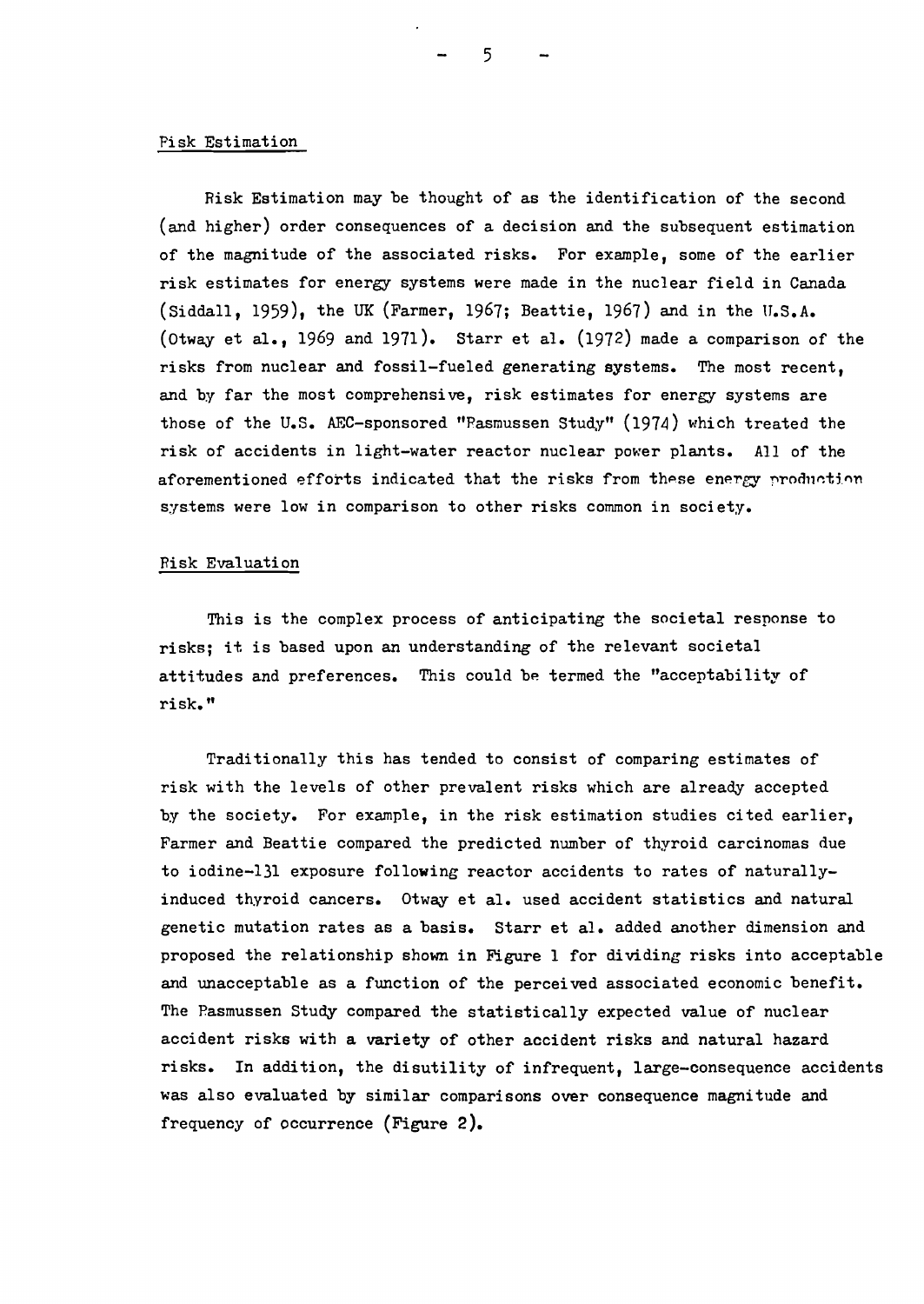

FIG. 1 HYPOTHETICAL RELATION OF INVOLUNTARY RISK VS. BENEFIT (STARR, 1972 AND 1974)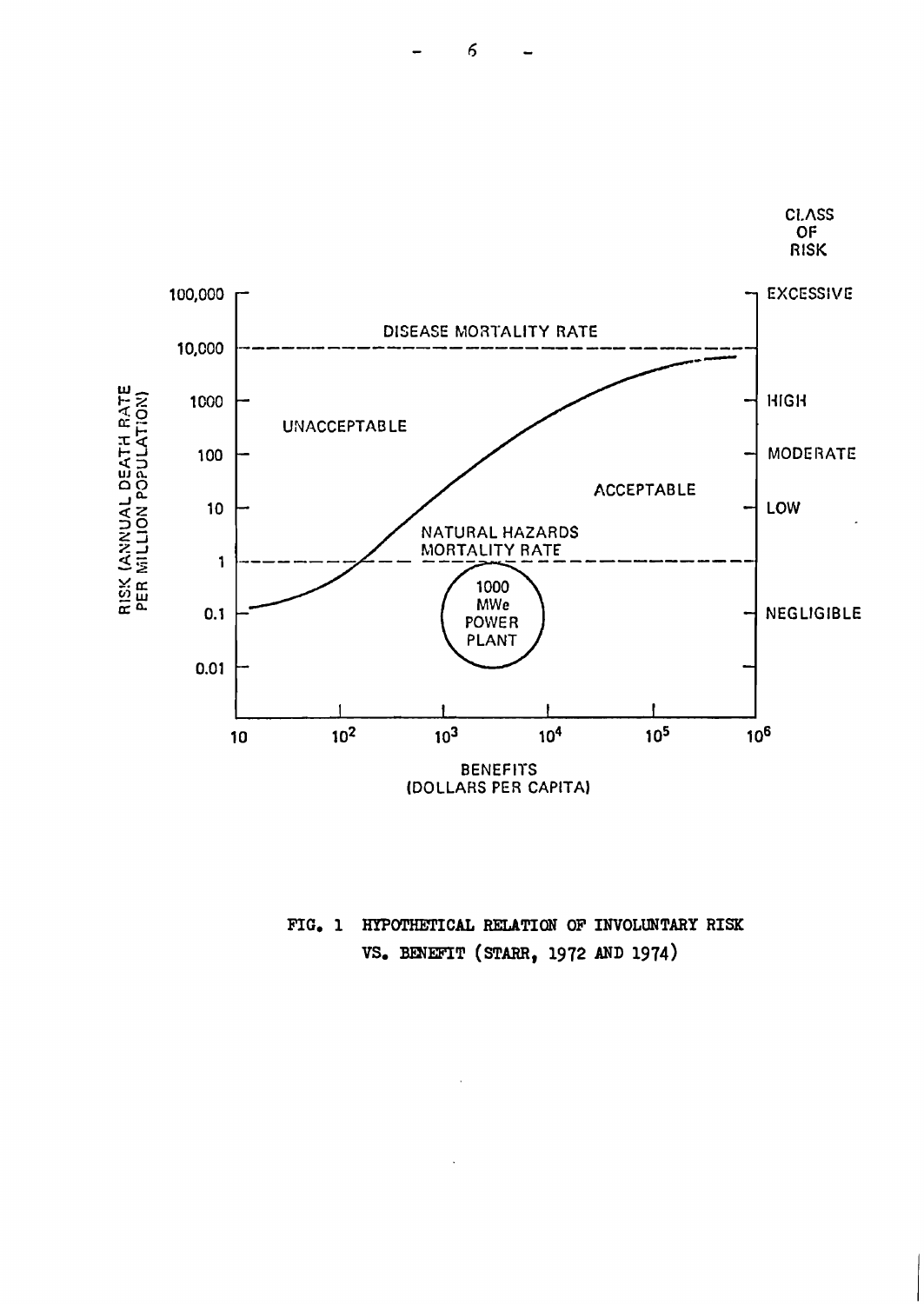



FIG. 2 FREQUENCY OF NATURAL EVENTS WITH FATALITIES GREATER THAN N (WASH-1400)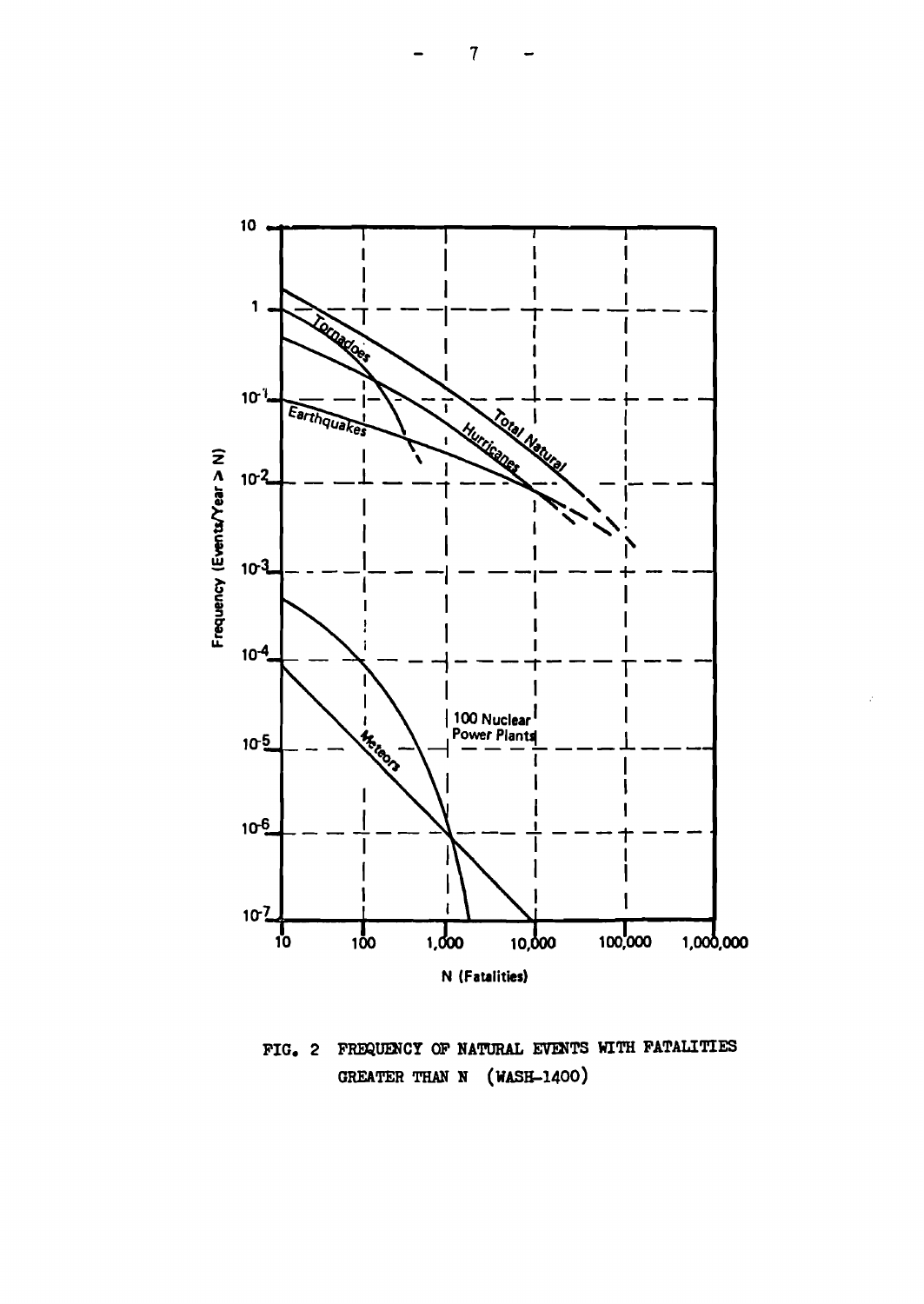The tacit assumptions in the foregoing approaches to risk evaluation are that the preferences that society has revealed through its historical acceptance of risks can be extracted from statistical data, extrapolated to the future, and compared with other types of risk. Raiffa  $(1968)$  has pointed out some of the difficulties of this approach. The experience in the nuclear energy field would also indicate a problem in this respect. Estimated nuclear risks have been virtually negligible when compared to other risks which are widely accepted by society. The comparison of nuclear risk estimates with, for example, transportation risks or natural hazard risks is perhaps essentially meaningless because, for a variety of conscious and subconscious reasons, the latter risks are accepted while the nuclear risks are being frequently challenged. Obviously there are qualitative differences as well as quantitative (Montague and Beardsworth, 1974) and the quantitative data base available for deriving revealed preferences cannot, without a thorough consideration of psychological factors, adequately reflect the qualitative (Otway and Cohen, 1975).

## The Dimensions of Risk

There is still much to be learned about the dimensions of risk and its acceptance. It is clear that the perception of risks is an important factor: that the subjective assessments of risk are more influential in acceptance than are objective risk estimates or measurements. It is known that man is, in general, a poor intuitive statistician and tends to mis-estimate probabilities, and therefore risks, due to psychologically determined factors (Edwards, 1968; Murphy and Winkler, 1973; Sjöberg, 1974). There are many factors which play a part in influencing perception although their relative importance is not well known. These include the degree to which a feeling of individual control over the risk or the outcome is felt, the physical nature of the risk itself, the degree to which a commensurate benefit is felt to accrue to those at risk, whether the outcome is composed of a chain of independent probabilities or a single event, the ability to imagine the risk or benefit, etc. There has been a paucity of research in the behavioural and social sciences on the reaction, fears, attitudes and beliefs of society with respect to the perception and acceptance of technological risks. One promising approach for learning about these phenomena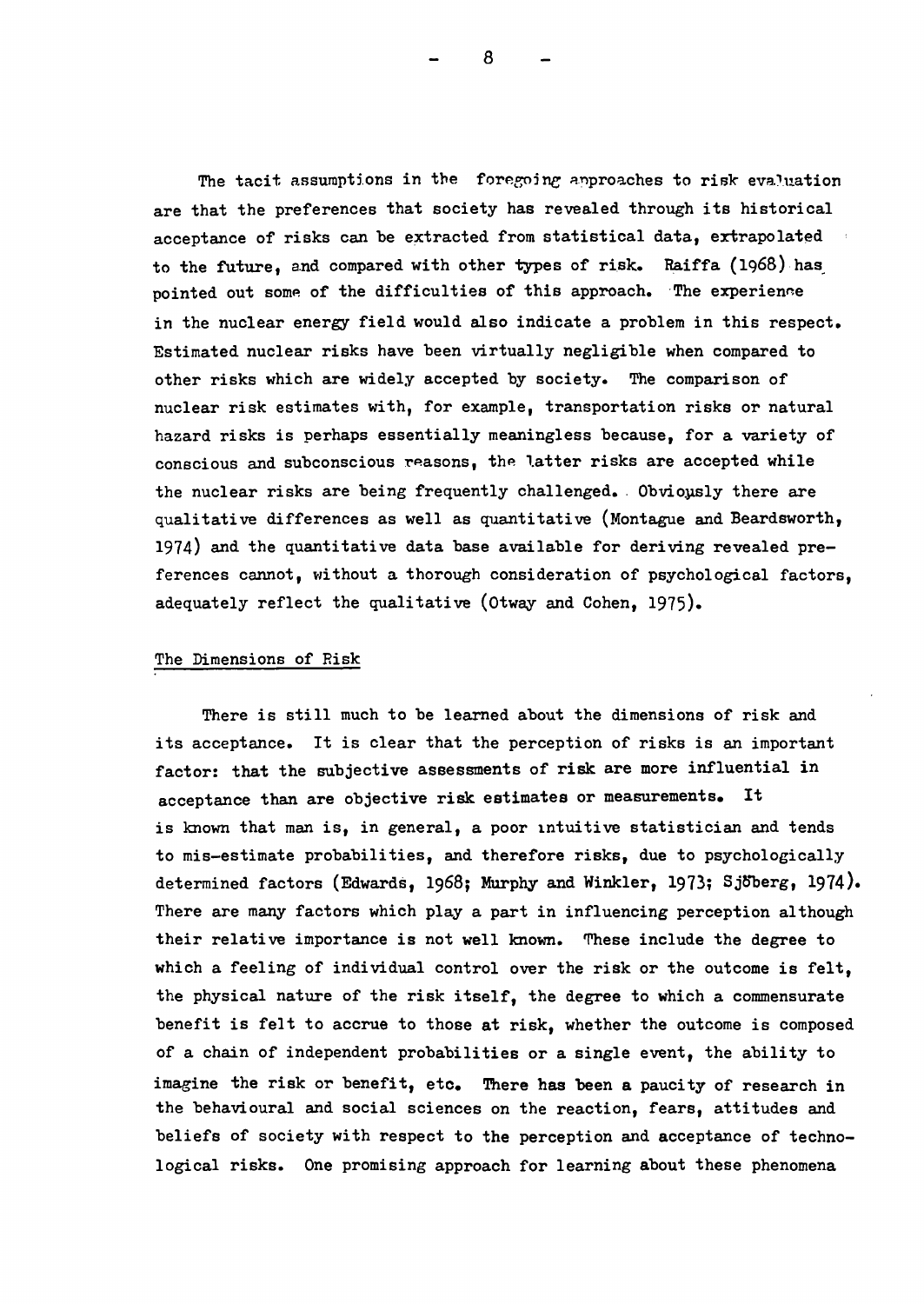is the application of sociometric and psychometric techniques which will be discussed later in this paper.

#### III. RISK AND SOCIETAL CHOICES

Figure 3 is suggested as a description, on the societal level, of the information flow involved in a risk assessment of a new, large-scale application of technology.<sup>\*</sup> This figure is by no means precise nor are these relationships accurately known; the intent is to provide a discussion aide in order to point out areas of research interest.

## Sponsor Acceptability

. It is assumed that the proposed application is aimed at meeting some specific societal need (such as energy) and that the proposal is sponsored by some segment of society such as private industry or government. Simply stated, the sponsor will have made his internal decision that the application is capable, with a high degree of certainty, of providing the primary benefit intended and is, therefore, acceptable to him.

The decision to proceed with this project carries with it several implied consequences (second order, or side-effects) the sponsor must also find acceptable. These side-effects could include, for example, radioactive, chemical and thermal discharges affecting man and his environment, accident hazards, aesthetic effects, land-use commitments, natural resource utilization, etc. He most likely has not considered these side-effects as "risk" in the probabilistic sense in which they have been defined.<sup>\*\*</sup> He has certainly considered the absolute, or nominal, magnitude of these effects and is fairly confident that they will satisfy the appropriate regulatory standards. He will also have considered, to the extent that the information was known and available to him, the preferences of society for this application and the anticipated societal responses.

As an interesting aside it might be noted that Fig. 3 closely parallels the structural hypothesis of mental mechanisms proposed by Freud (1925).

See Winkler (1973) for a discussion of the merits of deterministic vs. probabilistic models.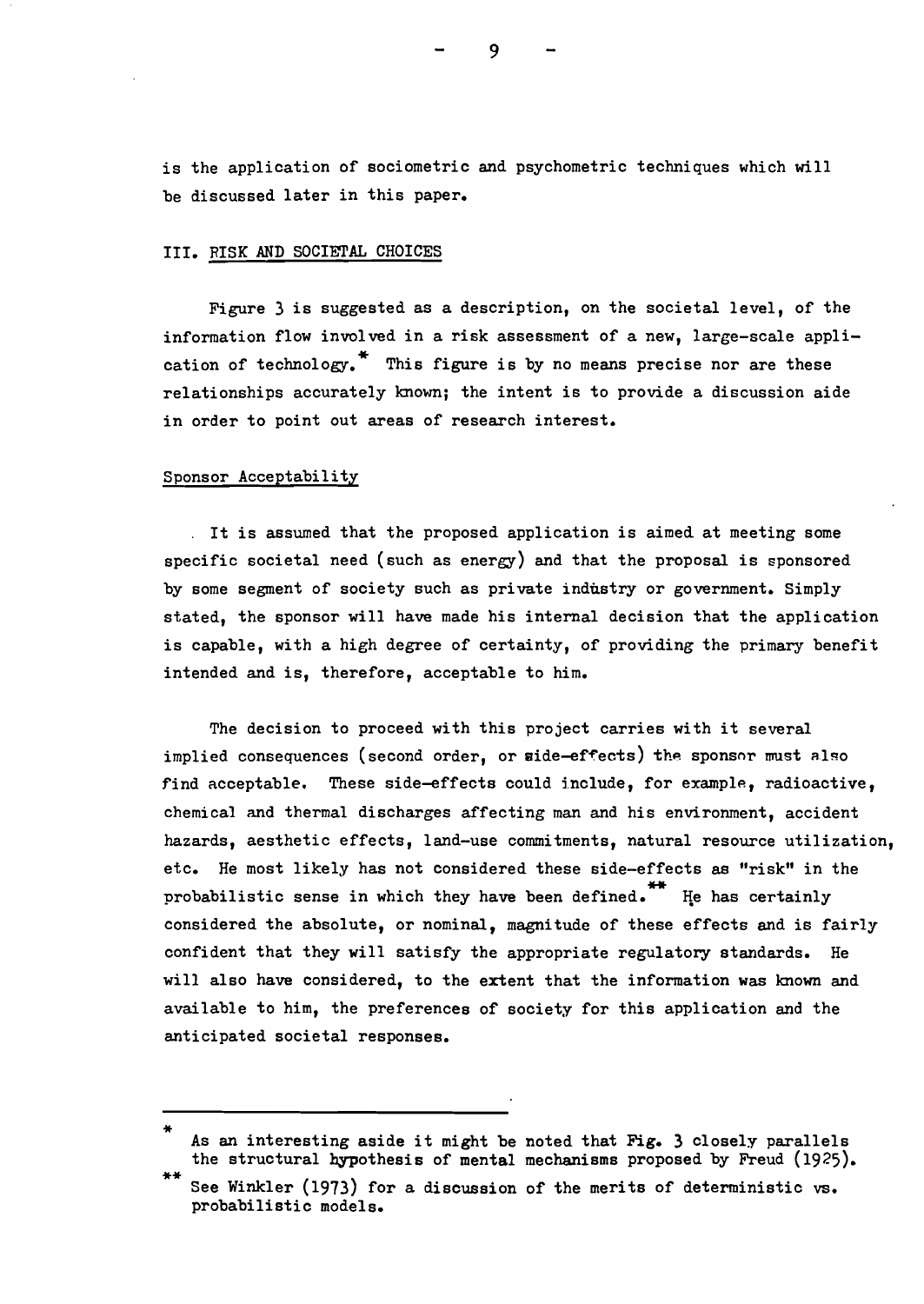

FIG. 3 RISK ASSESSMENT: INFORMATION FLOW MODEL FIG. 3 RISK ASSESSMENT: INFORMATION FLOW MODEL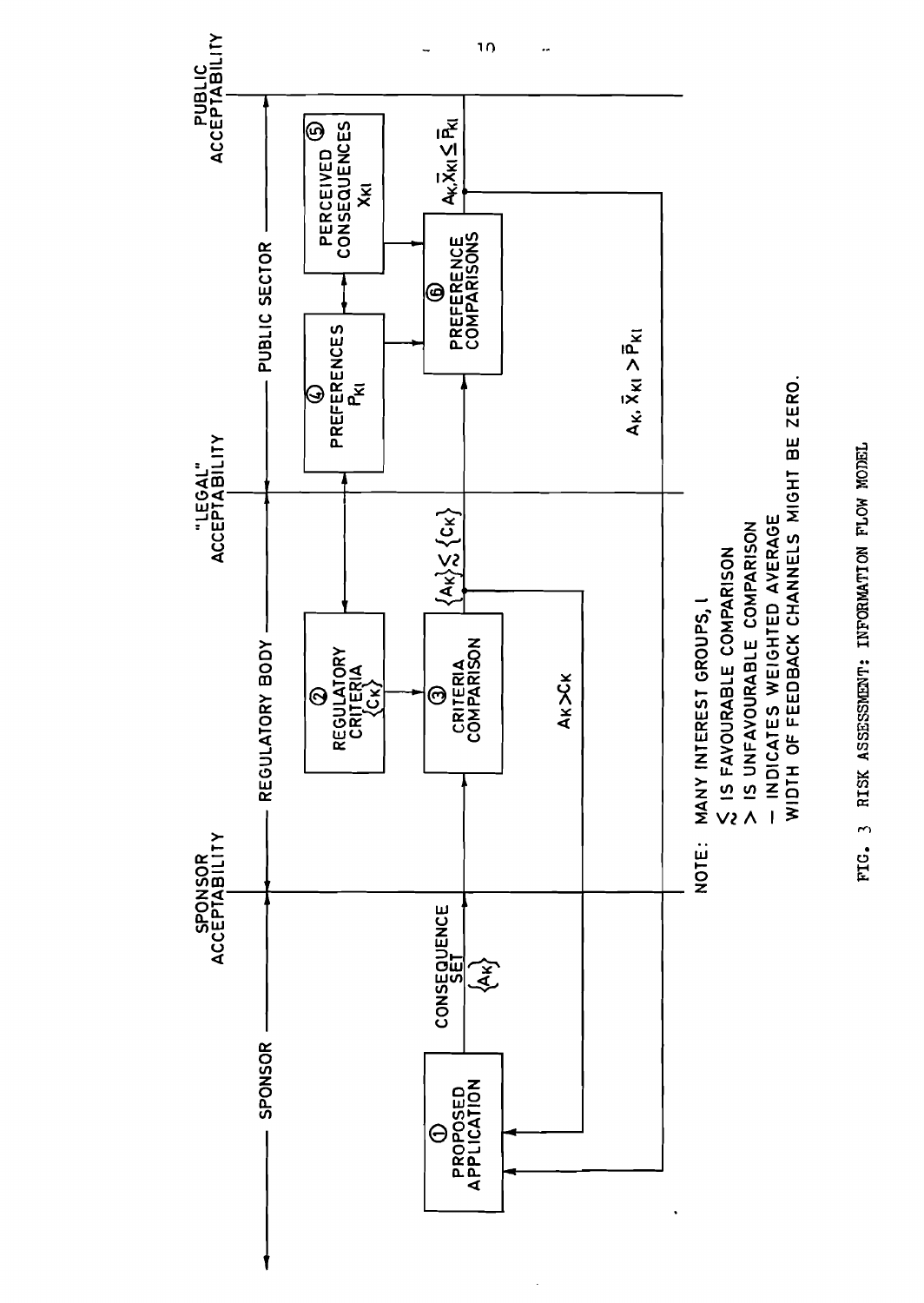At this stage the sponsor submits the proposal to the responsible regulatory authorities and the line of "sponsor acceptability" is formally crossed.

## "Legal Acceptability"

It is now necessary to compare (Box 3, Fig. 3) the predicted consequences of the proposed application with the applicable standards (Box 2) for regulating these effects. The actual comparison may be rather straightforward once the predictions of the effects have been made and verified.

The complicated part is the derivation of the criteria, or standards, which are shown in Fig. 3 as magically originating in Box 2. A desirable objective is to set rational standards so that unduly large resources are not invested to further reduce risks which are already insignificant. Where large investments are made in safety to provide marginally small reduction in risk then the expenditure is not efficiently beneficial to society and should be made elsewhere where the marginal risk reduction (risk reduction/unit expenditure) could be greater. This goal is sometimes referred to as balanced risk reduction (see Sinclair et al., 1972; Jammet et al., 1973).

This question of setting standards is not a trivial one (Keeney, 1974). A good deal of information is required such as the relationship between expected societal benefit and allowable risk levels, the "value" of risk, the relationship between actual levels of risk and these levels as perceived by those at risk, etc. This is an area where research is needed in order to use risk concepts more effectively in standard setting (Bresson, Fagnani and Morlat, 1974).

Note that at the output side of the comparison box a feedback channel is shown leading back to the original proposal in the event of failure to satisfy criteria. This feedback would act to change the implied consequences until the criteria are met. When the proposal satisfies the criteria we can say that the line of legal acceptability has been crossed and the proposal, for all practical purposes, first enters the public sector where acceptability will include the consideration of several additional factors.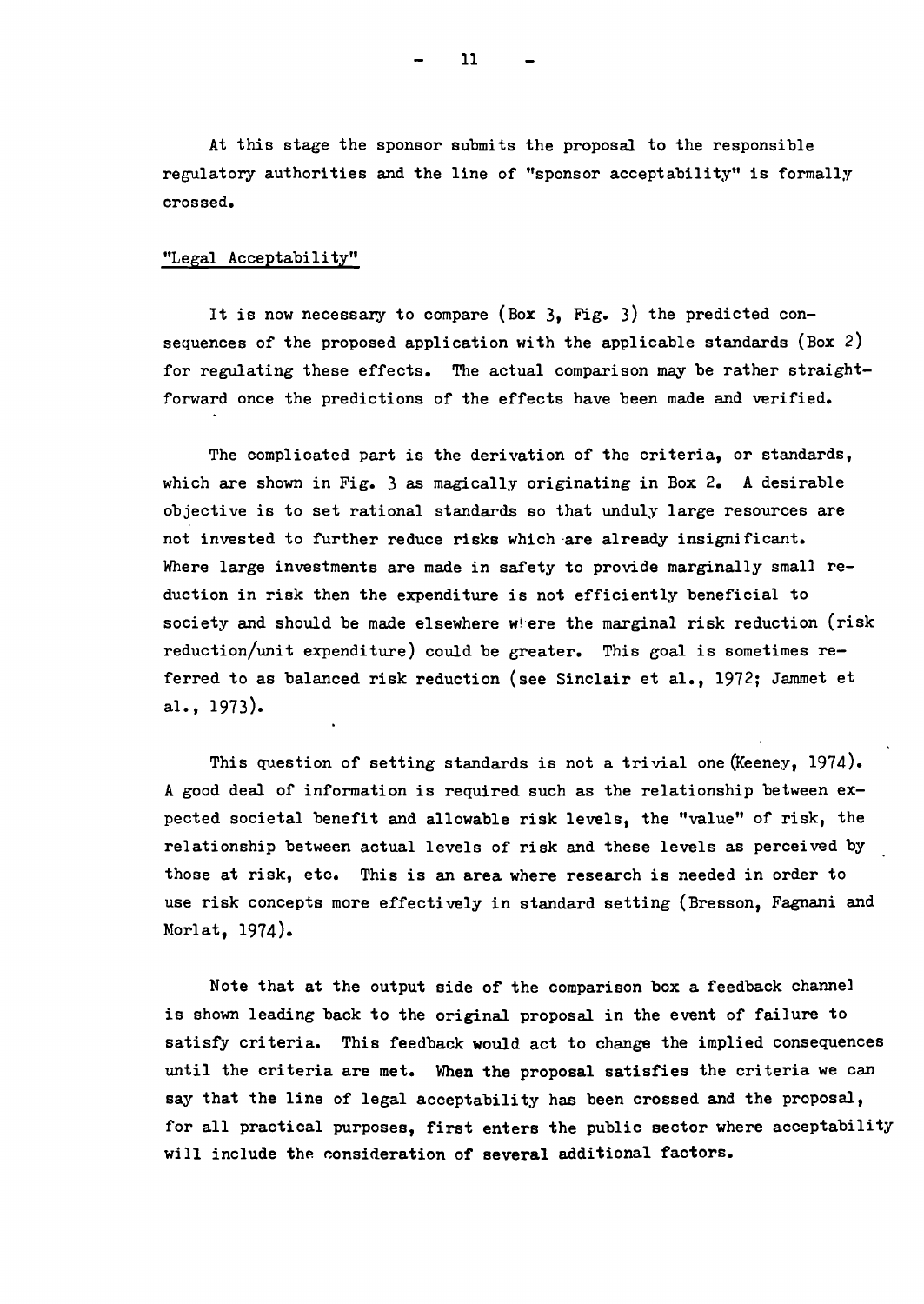## Public Acceptability

Here the responses of individuals, and various interested groups. to the proposal gradually emerge. These groups use multiply-determined criteria to judge, and perhaps challenge, technological advances; that is, their preferences (Box 4) reflect their rational assessment of the facts (consequences) as they know them, their perception of these consequences (Box 5), and the effects of factors which may be buried deep in the nature of the groups themselves. These preferences are formed, in part, in the light of the past experiences of the individual and group.

It is important to note that this complex process operates on many organizational levels: the individual, the group, the societal or national, and perhaps even the international. In Figure 3 a number of interest groups is postulated which includes all these levels of interest. Box 6 shows the process of comparison which has been described. Here, the acceptability of the proposal to each group must be considered. In addition, by some unspecified process, each interest group's preference comparisons influence the final decision.

The interest group itself may be viewed as a confluence of social systems including individual responses, socio-psychological mechanisms, cultural factors, political considerations, economic influences and the information input of the scientific community. The interest group represents the focal point of the interactions of these various systems.

A generalization is that the individual response to a fear-provoking stimulus may lead to a variety of healthy or unhealthy defenses. The two most primitive are known as "flight or fight": apathetic physical and emotional withdrawal and denial that threat exists, or a readiness to retaliate. The latter response accounts in part for the opposition of the group to what is perceived as an external threat. In addition to external threats internal fears and anxieties may be projected onto a symbolic external object. As these fears are expressed, the individual finds others who think and act similarly.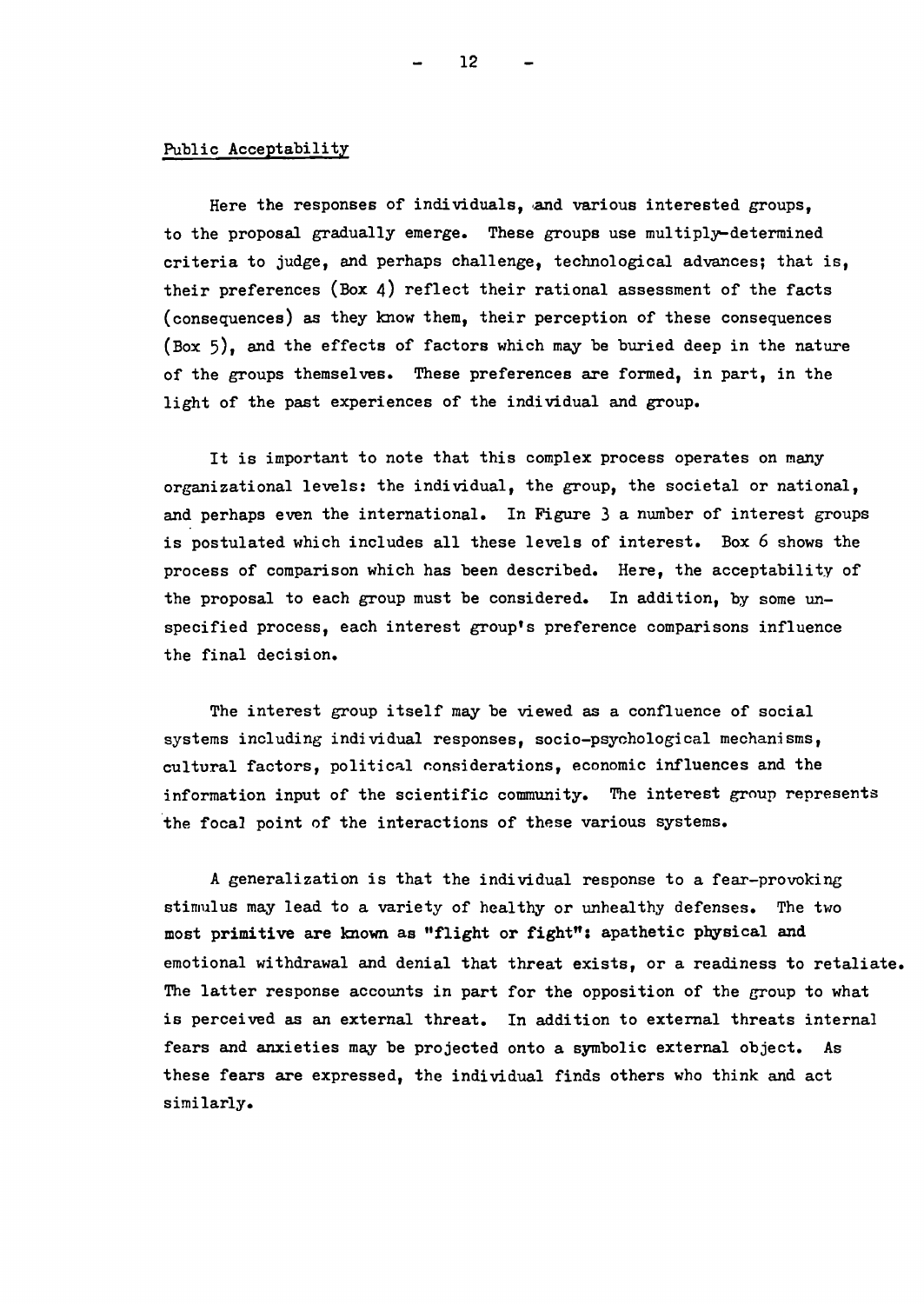An interest group reflects, to varying degrees, elements of its members' individual responses, characteristics of its societal-cultural environment, and

an indication of the information it has received form the scientific community. The group, however, has its own characteristcs. Observations seem to support the following generalizations:

- a) interest groups tend to form around affect-laden social-environmental concerns;
- b) they tend to be solution-oriented rather than problem-oriented, inclined toward a dialectic adversary position rather than collaborative exchanges;
- c) communication patterns are often distorted, especially in groups with a vertical status and power hierarchy;
- d) new information may be accepted or rejected contingent upon the support it provides for group values and beliefs;
- e) behavioural responses of members are influenced by the group so the strength and integrity of individual values is weakened.

Thus the interest group tends to be a body of persons emotionally committed to their position and screening factual information according to the utility it has for their position. They may be matched feature for feature by other groups supporting diametrically opposed positions. (Pahner, 197d, described some behavioural aspects of interest groups.)

Inter-relationships have been indicated in Figure 3 by feedback loops which show that an unfavourable comparison in the public sector can act to change the proposal, and further, that there may be some interactions between societal preferences and the perception of risks which could act to influence regulatory standards.

## Summary

To summarize the discussion of Figure 3, the research activities of the Joint Project include the application of risk assessment concepts to standard setting (Box 2), the study of the perception of technological risks and benefit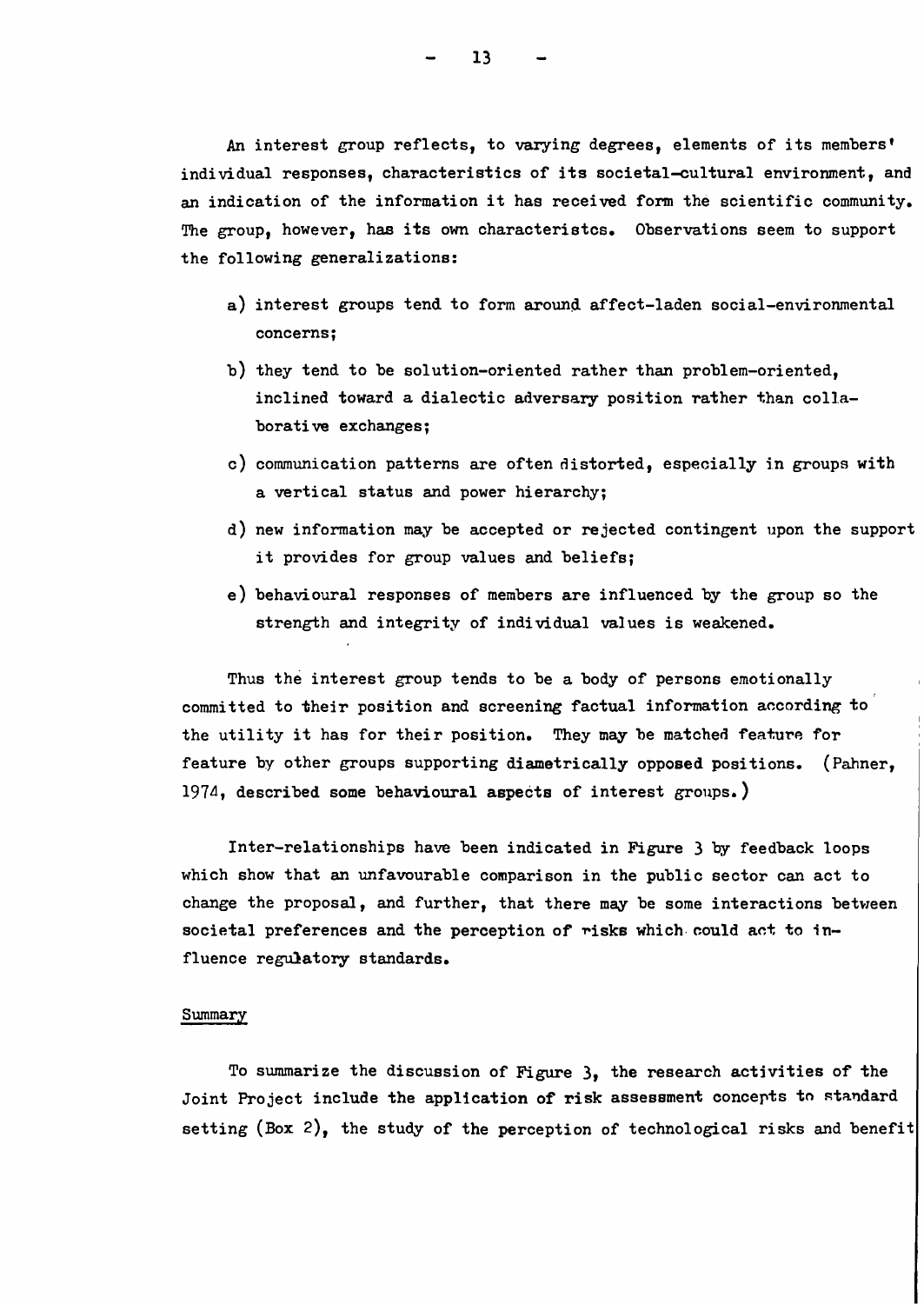(Box 5), methods for determining group and societal preferences relating to risk acceptance (Box 4) and the group dynamics and transmission of technical information which are involved in the comparison process (Box 6). This work will be discussed in more detail in the following section.

#### IV. PESEARCH PROGRAMME AND PRELIMINARY RESULTS

Figure 3 was used to point out areas where additional research could improve the application of risk assessment to making societal-level choices regarding the acceptability of new technologies. This Section will indicate specific lines of research being pursued by the Joint IAEA/IIASA Pesearch Project and summarize some preliminary results.

#### Historical Examples of Risk Acceptance

Societal problems caused by technological progress are of acute concern to behavioural scientists and some specific historical examples may be identified. Some items of interest in understanding the general mechanisms of societal adaptation to new threats are: how the impacts of technological progress influenced social dynamics; how the institutions of the society reacted; what mechanisms were evolved to absorb these shocks; how people got the pertinent information and formed their opinions; how their perceptions of the hazard were formed and how they compared to reality.

A case study is being made treating one modern society and some traditional population groups in order to elucidate the behavioural aspects of adaptation to new threats. This study will also provide inputs into the design of surveys directed towards understanding risk phenomena. A survey of the literature reporting case studies relating to the impacts of technological progress on social systems has been completed (Velimirovic, 1915).

This work relates to testing the overall structure of Figure  $3$ , as observed in practice, and provides background material for developing information related to Boxes 5 and 6.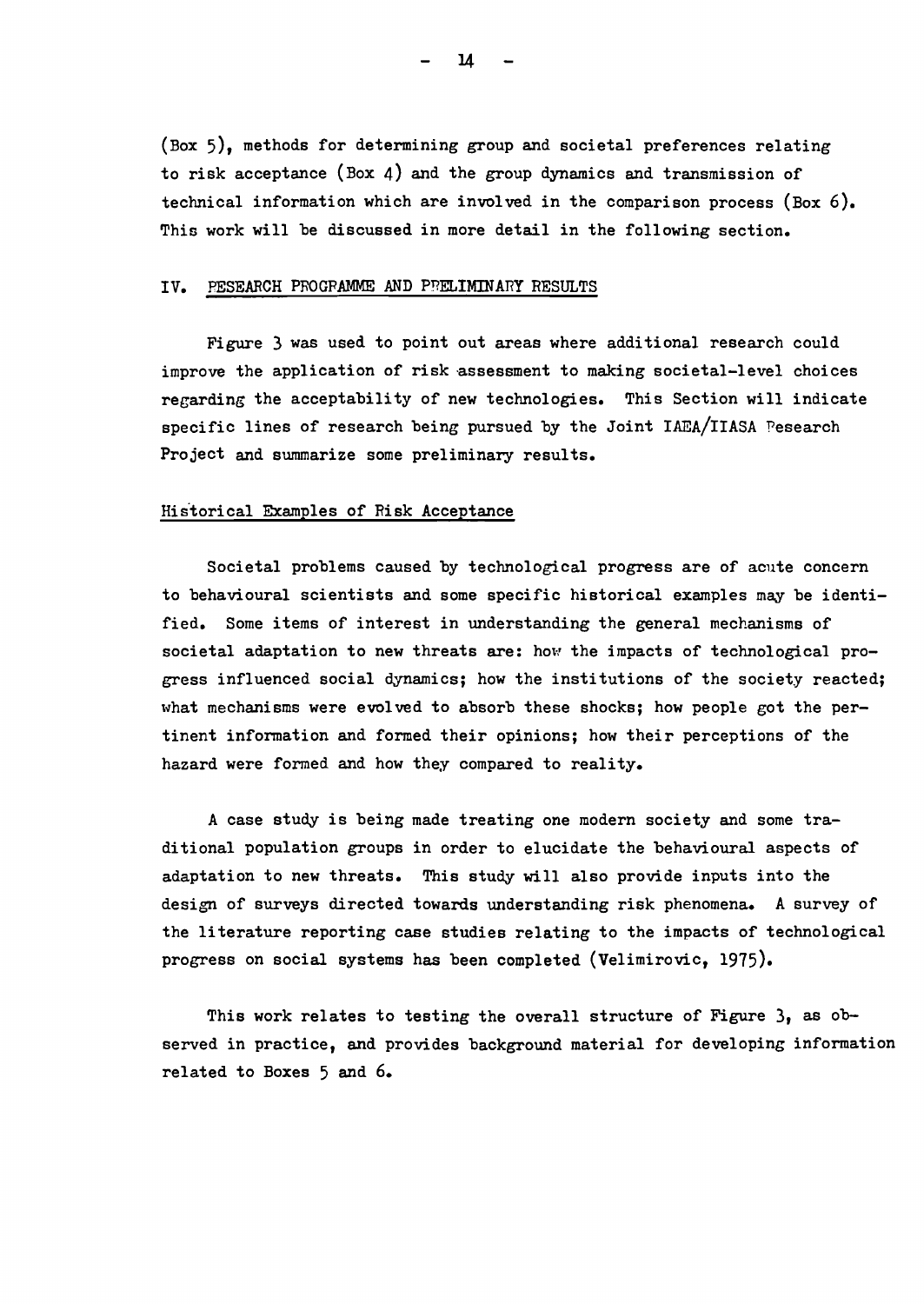## The Estimation of Risk from Large Consequence - Low Probability Events

Some risk estimates have been made for large-consequence accidents which have a low probability of occurrence. This is a crucial topic in the case of nuclear power plants where the experimental data base required to make reliable estimates is much too small. It is difficult to deal with this problem using conventional mathematical methods. Therefore, the applicability of new methods, such as fuzzy set theory (e.g., Zadeh, 1973 and 1974), is being investigated. This is related to the estimation of consequences, Box I, and the development of regulatory criteria, Box 2.

## Theoretical Approaches to Risk Evaluation

One of the important factors in using risk-benefit principles in setting standards is the problem of expressing unlike variables in a consistant set of units so that approximate comparisons can be made. This is especially difficult when it is necessary to evaluate risks that involve the possible loss of life. Therefore, the Pareto theoretical approach to the evaluation of such risks is being developed and the appropriateness of using Pareto criteria for the treatment of statistically and non-statistically distributed risks is being examined. (This non-random distribution of risks and benefits within society has been an issue in many industrial siting controversies.) The effect of further variations will also be examined, such as how to treat risks that will occur in the future, or even be taken by future generations, where the benefits are received in the present.

Approximations of the individual's indifference function, or trade-off between perceived risk and required compensation, may be obtained either through controlled experimentation (surveys) or through the use of market data. In the design of experiments it is useful to first determine theoretically the meaning of the responses from the standpoint of Pareto welfare maximization. An attempt is being made to model the individual's "rational" responses to the acceptance of risks, including the subjective factors which might influence this response. Of particular interest is the complexity of the risk problem when the uncertainties involve life or death and thus the utility of compensation and the disutility of the risk may become nonadditive (Raiffa, 1969). A survey has been completed of the experience in France and the USA in applying costbenefit techniques to the evaluation of projects which may alter human mortality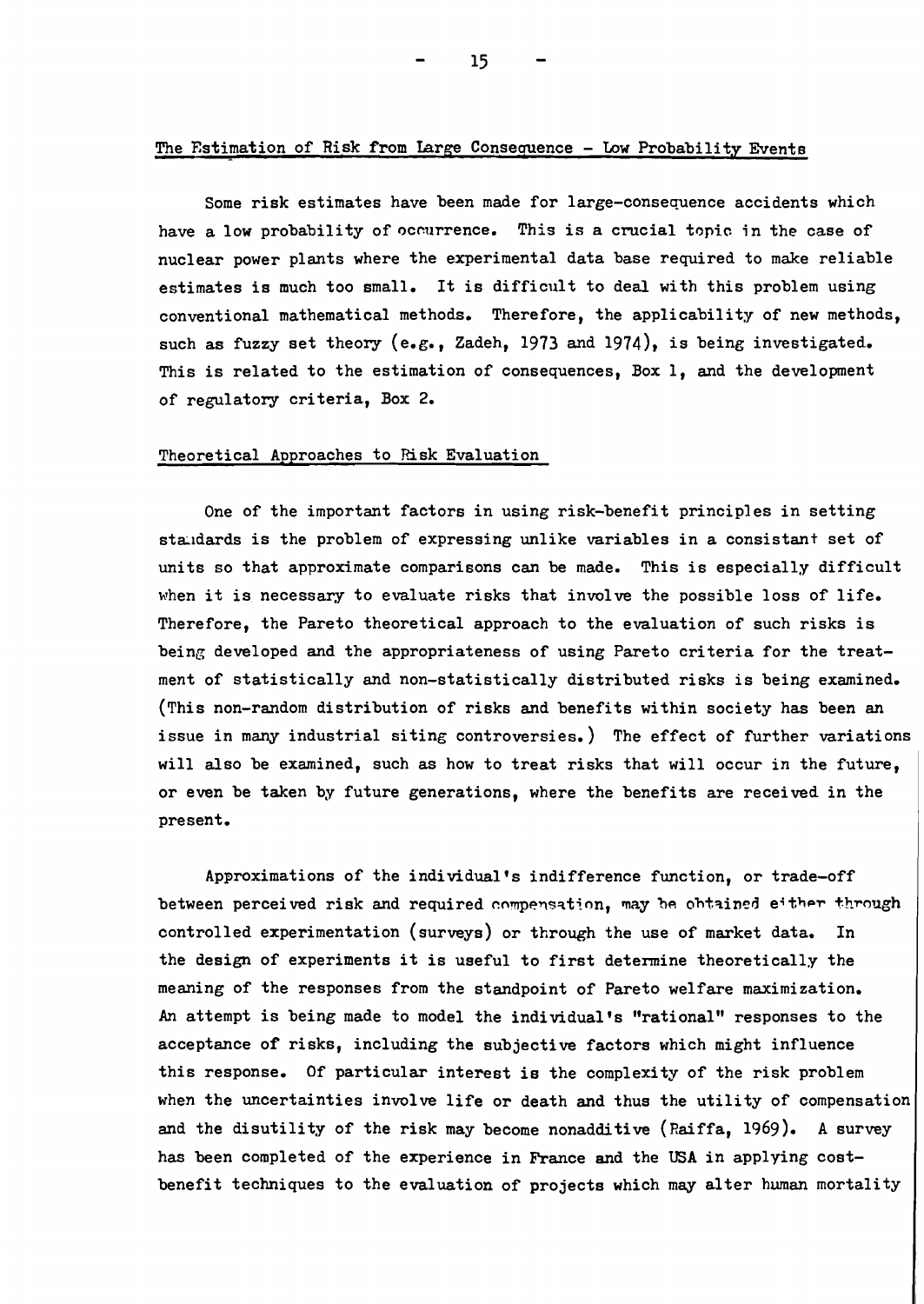(Linnerooth, 1975). These theoretical treatments are primarily related to standard setting, Box 2.

## Methodologies for Determining Societal Preferences

Two basic methods for determining societal preferences are the "revealed" preferences approach which relies upon historical statistical data, and the survey approach based upon sociometric and psychometric techniques. For example, Starr (1969 and 1974) has indicated the existence of preferences for the acceptance of technological risk which were based upon analysis of accident statistics. Psychometric techniques have yielded consistent results for societal preferences with respect to other types of risk. Both techniques are being critically reviewed to determine their limitations and to recommend directions for longer-term research (related to Box 4, Fig. 3).

Preliminary analyses (otway and Cohen, 1975) indicate that the results of the Starr technique, which emphasises the mortality risks associated with various activities, are excessively sensitive to the assumptions made and handling of the data.

### The Perception of Technological Risks

As discussed earlier, the perception of risks is a crucial factor in  $influencing \text{social response.}$  Psychometric and sociometric techniques show a great deal of promise for gaining an improved understanding of how specific risks are perceived, which factors influence perception and their relative importance.

Go1ant and Burton (1969), working in natural hazards research, developed a Fisk Avoidance Fesponse Survey designed to rank various types of hazards (physical, social and natural) in terms of the perceived threat. This test was administered in Ontario, Canada, and produced the risk avoidance ranking shown in Table II. Correlations were done to determine the effects of various variables upon the rank order. The most significant factor was found to be the respondants experience, or lack of it, with a specific hazard. The ranksize correlation illustrating the effect of experience was 0.45.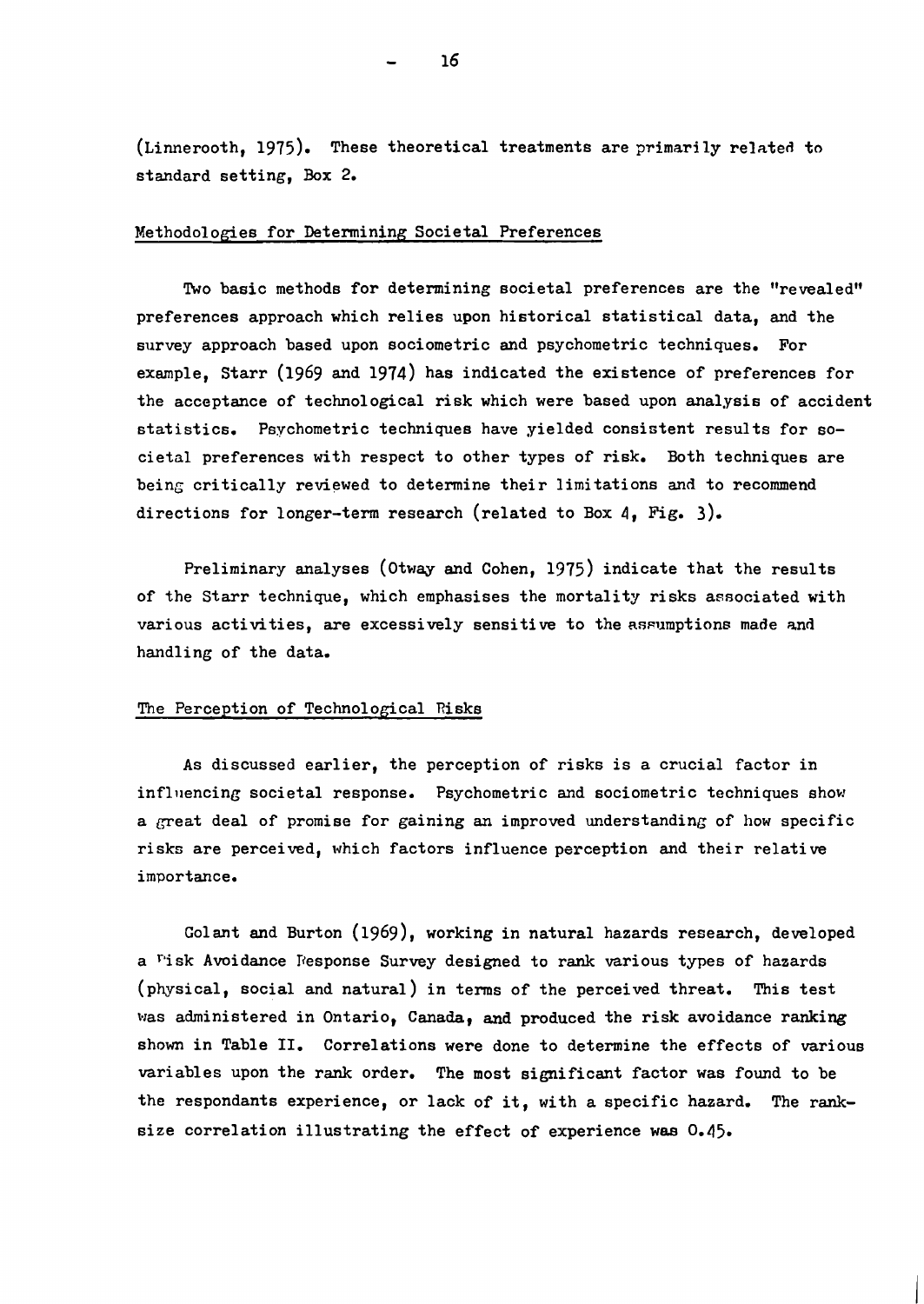# TABlE II

# RANKING OF HAZARDS BASED ON RESPONDENTS GREATEST AVOIDANCE MEASURES

## TOTAL CANADIAN SAMPIE

(Go1ant and Burton, 1969)

# Rank -

 $\mathcal{A}$ 

 $\ddot{\phantom{0}}$ 

 $\ddot{\phantom{0}}$ 

## Hazard

İ

|            | Auto Accident (Physical)                      |
|------------|-----------------------------------------------|
| 2          | Attacked and Robbed (Physical)                |
|            | Tornado (Natural)                             |
| 4          | Forest Fire (Natural)                         |
| 5          | Earthquake (Natural)                          |
| $\epsilon$ | Failing in School or Job (Social)             |
|            | Illness (Physical)                            |
| -8         | Loneliness (Social)                           |
| 9          | Flood (Natural)                               |
| 10         | Public Embarrassment (Social)                 |
| 11         | Being Disliked by Someone You Admire (Social) |
| 12         | Thirst (Physical)                             |

I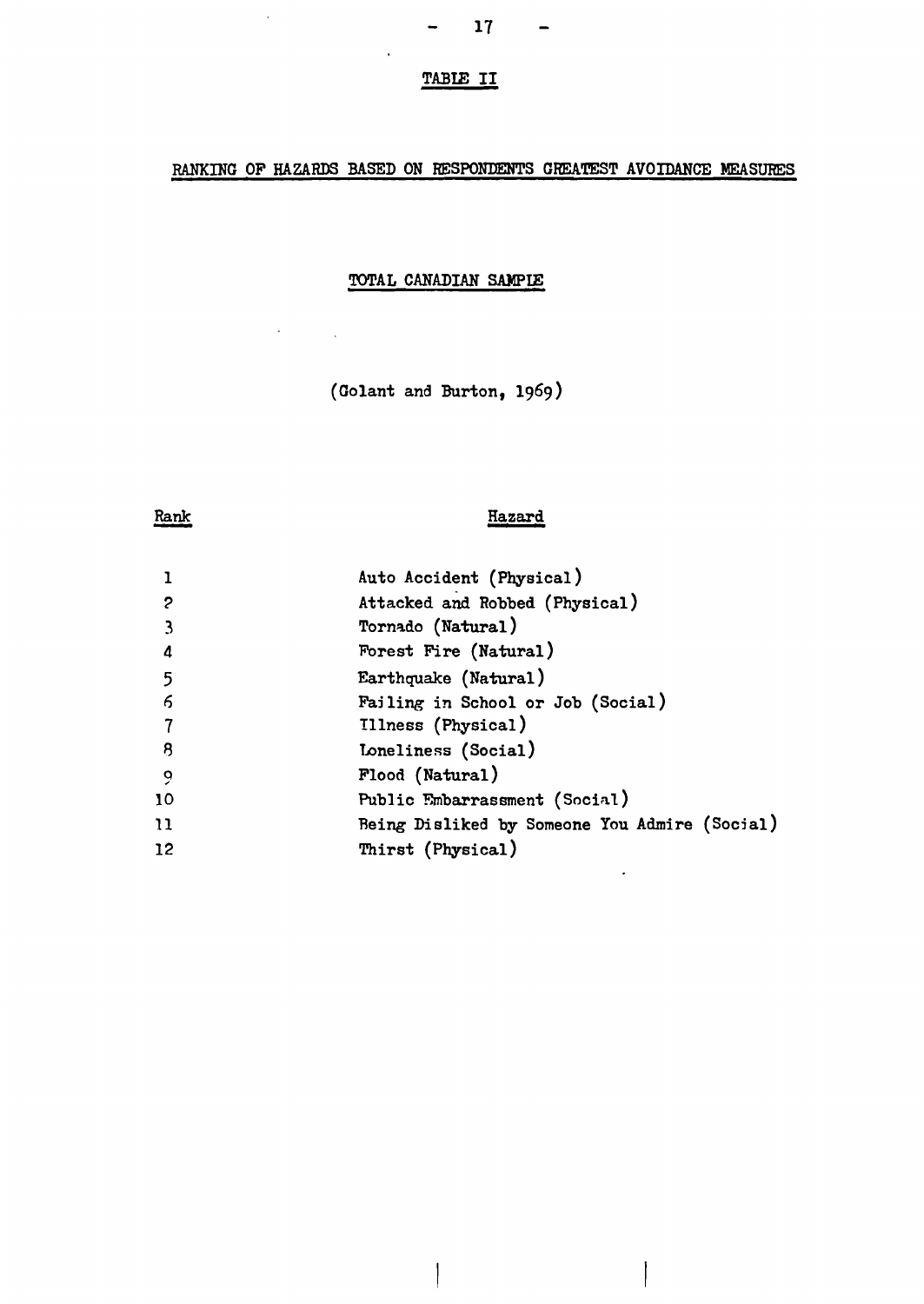This experiment has been applied in Austria to gain experience in this type of survey, to test computer programmes for data reduction and to check reproducibility. The avoidance ranking for the Austrian sample is presented in Table III (Otway, Maderthaner and Guttman, 1975). The overall cross-cultural comparison was found to be  $0.62$ . The effect of experience upon perception was not well reproduced in this sample with a rank-size correlation between experienced and inexperienced respondants of 0.8?. The most significant variable affecting the Austrian rank order was found to be the Ss self-rated ability to imagine himself in a specific hazard situation (rank-size correlation 0.59). In general, the American sample showed the highest avoidance response to natural hazards, whereas for the Austrian sample physical hazards were the most avoided.

A new survey which incorporates a magnitude estimation scale, allowing a numerical measure of disutility, has been developed and is being checked for feasibility. A significantly larger number of risk-related variables are included and paired comparisons are being used. This design draws upon the work of Wyler, Masuda and Holmes  $(1968)$ , Holmes and Pahe  $(1967)$  and Holmes and Masuda (1973) on the perception of health and social hazards and is related to Boxes  $4$  and  $5$  of Figure  $3.$ 

### The Determination of Societal Preferences

The use of field surveys for measuring societal preferences is closely related to the work on risk perception: the techniques described. above will be modified for this purpose.

An effort is also being made to determine societal preferences as revealed by recorded data. As mentioned earlier (Otway and Cohen, 1975), preliminary re- .suIts indicate that, since preferences for risk acceptance are multiply determined, historical accident data using few variables (Starr, 1969 and 1974) may be inadequate to give a true picture of the effects of socio-psychological mechanisms. Preferences toward risk are multiply determined within a broader network of socio-psychological relationships and the attitudes of any culture toward risk can only be understood by knowing its position within this framework. This framework can be investigated by trans-cultural, in-depth analysis using an iterative process of empirical multi-variable analysis combined with behavioural theories. This technique has been used by Gaspari and Millendorfer  $(1973)$ , of the Study Group for International Analyses (STUDIA), for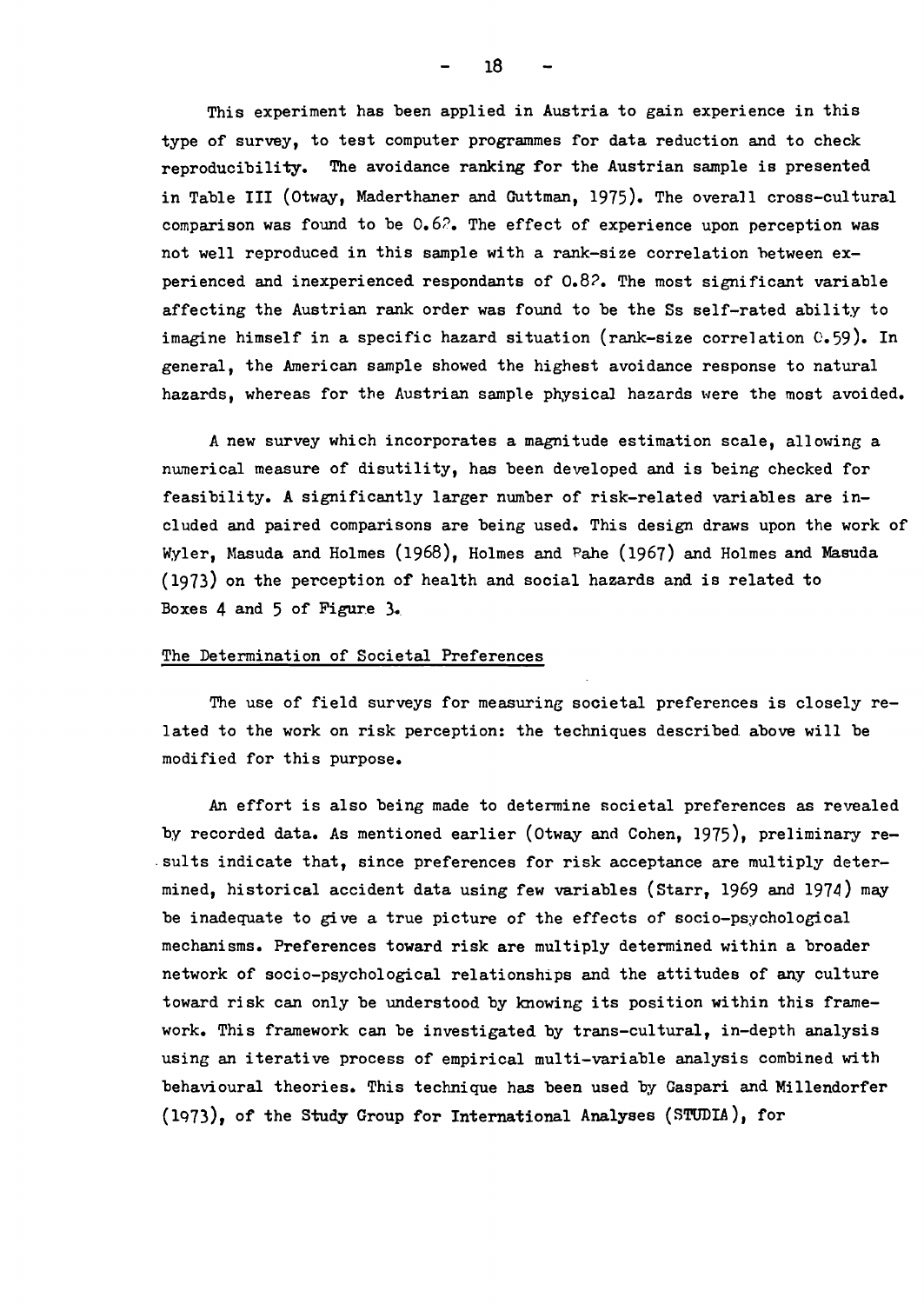$\sim$   $\sim$ 

# TABLE III

 $\qquad \qquad \blacksquare$ 

# RANKING OF HAZARDS BASED ON RESPONDENTS GREATEST AVOIDANCE MEASURES

# TOTAL AUSTRIAN SAMPLE

 $\ddot{\phantom{a}}$ 

(Otway, Maderthaner and Guttmann, 1975)

 $\ddot{\phantom{1}}$ 

Rank

 $\hat{\mathcal{A}}$ 

## Hazard

 $\frac{1}{2}$ 

| 1                    | Illness (Physical)                            |
|----------------------|-----------------------------------------------|
| $\overline{2}$       | Auto Accident (Physical)                      |
| 3                    | Attacked and Robbed (Physical)                |
| $\boldsymbol{4}$     | Earthquake (Natural)                          |
| $5\overline{)}$      | Loneliness (Social)                           |
| 6                    | Failing in School or Job (Social)             |
| $\overline{7}$       | Flood (Natural)                               |
| $\mathbf{8}^{\circ}$ | Forest Fire (Natural)                         |
| -9                   | Tornado (Natural)                             |
| 10                   | Thirst (Physical)                             |
| 11                   | Public Embarrassment (Social)                 |
| 12                   | Being Disliked by Someone You Admire (Social) |
|                      |                                               |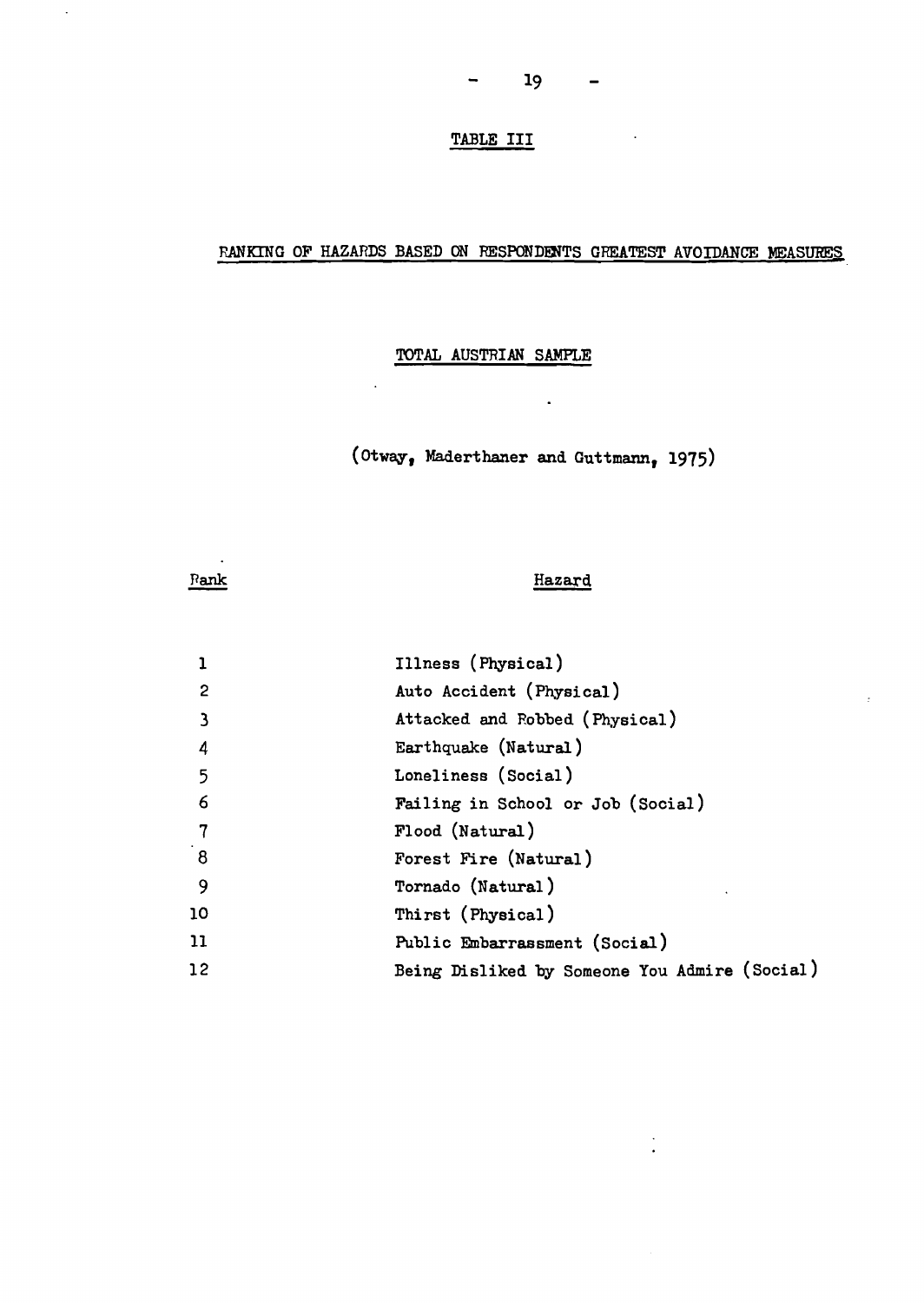investigating the structure of the General Production Function for European countries. In co-operation with the STUDIA group it will be extended to the determination of societal-level preferences related to risk acceptance. This effort will also help define inputs for the survey work which was described earlier. As a preliminary step an extensive data base covering fifteen countries has been compiled. This work is related to Boxes  $4$  and  $5$  of Figure 3.

Ellis and Keeney (1972) and Keeney (1973) have described an assessment of the preferences of government officials for such attributes as air emissions, health effects and mortality. The determination of interest ~oup preferences by the estimation of a knowledgeable, impartial observer has been applied to nuclear power plant siting by Gros  $(1974)$  and Gros et  $a_{\perp}$  (1974). These methods will also be considered and results compared to those of the other methods.

## Group Dynamics and Information Transmission

There is also the problem of how scientists develop and communicate information about environmental risks, and the part this information plays in societal assessment and response to risk, including interest group dynamics (Nizard and Tournon, 1972; Kates, 1974; Wilson, 1973). The mechanisms societies use in judging, and perhaps deciding to challenge, the acceptability of new technologies, which promise specific benefits but with the possibility of new apparent threats, are complex and rather poorly understood. In the specific case of nuclear power plants it has been observed that until a project is made known there is no pressing concern about nuclear hazards among most inhabitants of the area. Once the plans are announced, people soon become acquainted with thinking about the possible threats, real or imagined; they are forced by circumstances to form relevant opinions. The project then starts being judged on a number of levels: individual, group, community, national and perhaps even international. As the responses to the proposal gradually emerge it has been noted that various interest groups start to form, develop their sources of information and, in many cases, work actively to promote or oppose the proposed facility. The objections most often cited in opposition to peaceful nuclear energy programmes have been summarized by HKfe1e (1973) and a psychoanalytic viewpoint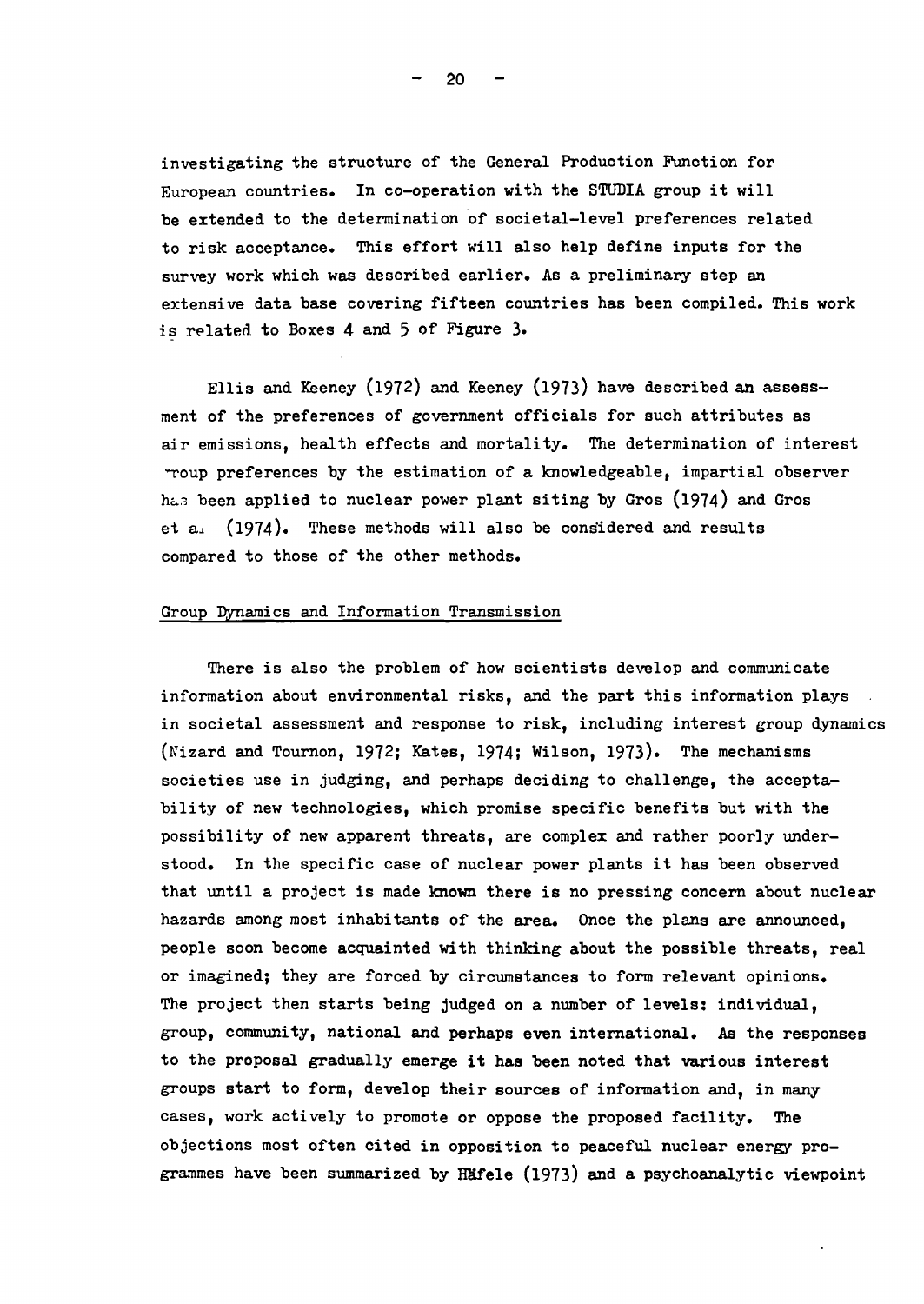of the nuclear controversy has been presented by Guedeney and Mendel (1913).

Groups serve a mediating function between the individual and the larger society. People contact society and are, in turn, contacted by it through the small group. Just as it is difficult for an individual to influence the larger society, it is difficult for the larger society to mobilize the energies of the individual when he stands alone (Shepherd, 1964). Therefore, an understanding of small group dynamics is especially important in gaining an understanding of the societal acceptability of risks. Of special interest here is the rôle the group plays in weighting and aggregating individual preferences to form societal preferences.

## Pross-Cultural Differences

Risk perception and societal preferences for risk accentance would be expected to be dependent upon culturally determined factors; therefore, the results of this work will be examined for cross-cultural differences. It is anticipated that this could be made possible through the excellent international contacts of the sponsoring organizations and the multinational character of the Joint Project staff.

## **V.** CONCLUSIONS

Though some efforts have been made toward placing technological risks in perspective through the comparison with other types of common risks, this approach is limited in its ability to consider the effects of sociopsychological mechanisms in risk acceptance. There has also been very little research done in the behavioural sciences in this respect.

As stated earlier, a primary objective of the Joint Project is to gain an improved understanding of how societies judge the acceptability of new technologies and how societal attitudes, and anticipated responses, may be integrated into the decision-making process. For this purpose, research is needed in the following areas: the perception of societal needs by individuals and groups, how risks and benefits are perceived and the nature and importance of the variables influencing perception, the group dynamics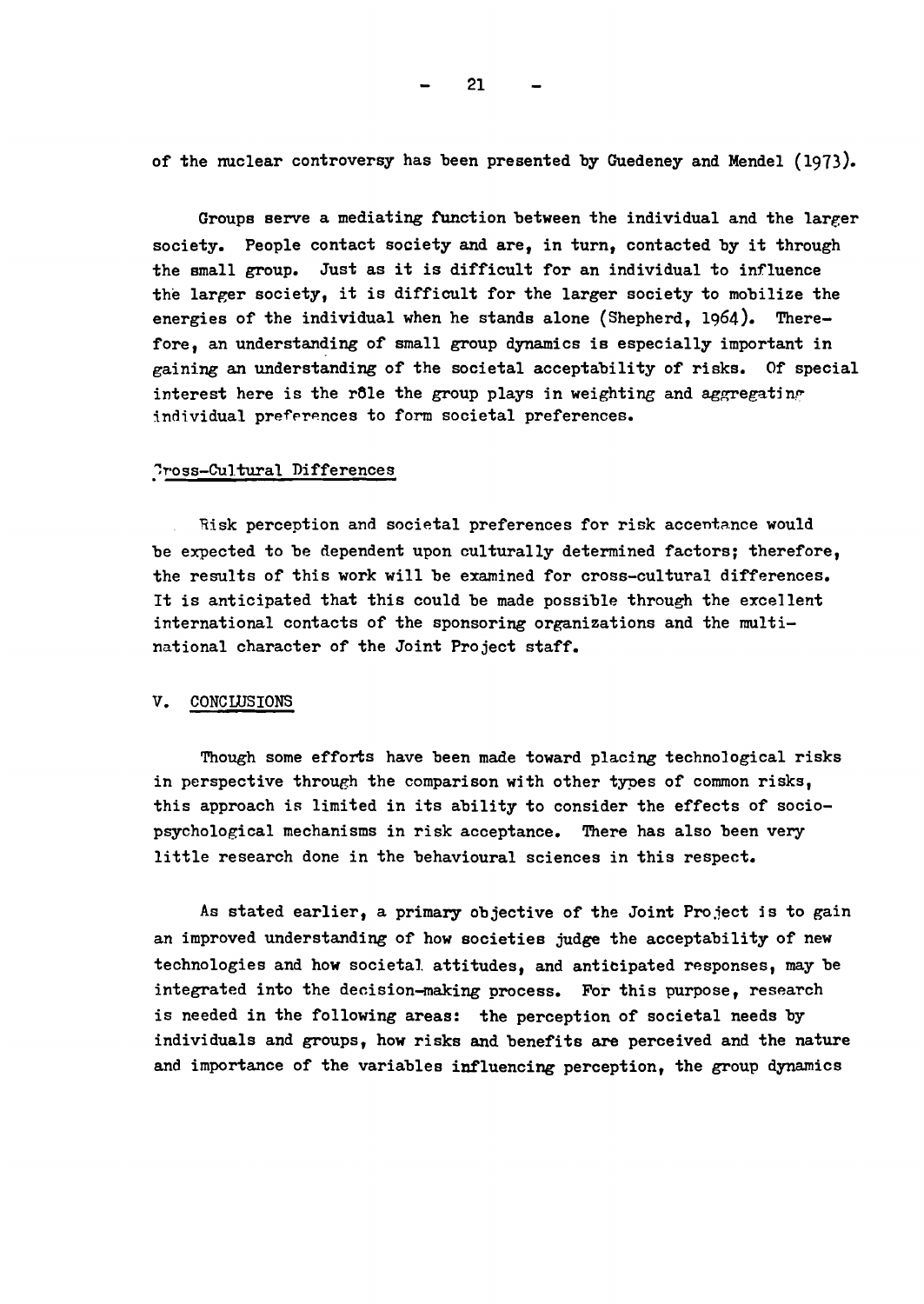$22 -$ 

and information transmission involved in aggregating individual preferences into societal preferences, and methodologies for assessing societal preferences related to risk acceptance.

The Joint Project has made a start on research in these areas.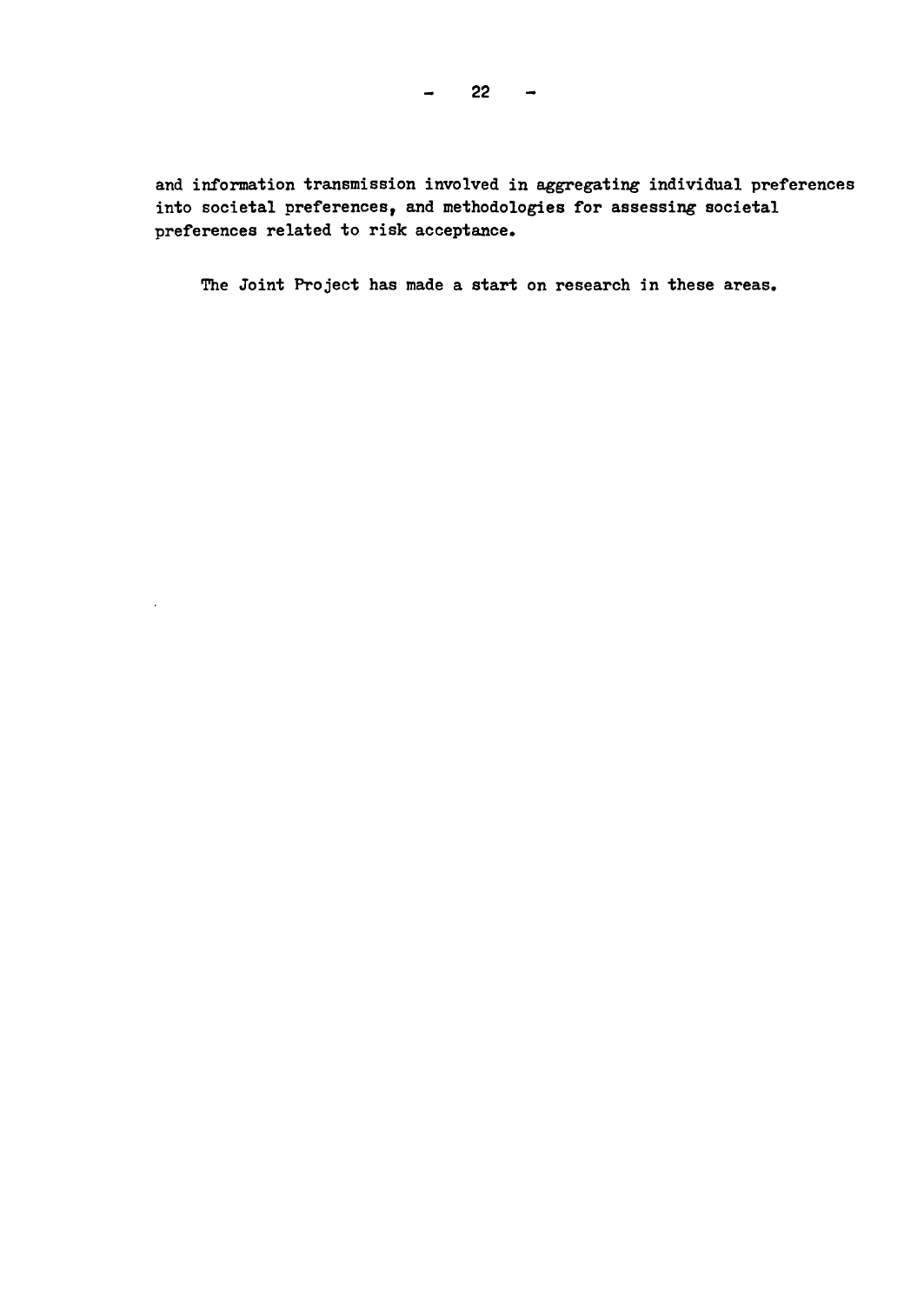#### APPENDIX

## ORGANIZATIONAL ASPECTS OF THE JOINT IAEA/IIASA RESEARCH PROJECT

## Sponsorship

The Joint Project was formed in mid-1914 pursuant to an agreement between Dr. Sigvard Eklund, Director General of the IAEA, and Prof. Howard Raiffa, Director of the IIASA.

Professional staff for the Joint Project come from three sources approximately equal in their contributions: IAEA scientific staff, IIASA Research Scholars, and scientists from IAEA Member States seconded to the Project on a cost-free basis. The research programme outlined for the Project reflects a mixture of the specific interests of these three sources of sponsorship. The IAEA also provides office space and support service while the IIASA has contributed the services of additional well known consultants.

#### Organization

Organizationally the Project comes under the Energy Systems Project of the IIASA, led by Prof. Wolf Häfele, and the IAEA Department of Technical Operations - Division of Nuclear Safety and Environmental Protection respectively headed by Dr. Yuri Chernilin (Deputy Director General) and Dr. Jacques Servant (Division Director). Dr. H. J. Otway, IAEA, is Project Leader of the joint effort.

## Staffing

As of February 1915 the Joint Project consisted of seven professional and two General Service staff. The IAEA and the IIASA are represented by two scientists each while Japan, U.S.A., Sweden and the U.K. have each provided seconded scientists. The Joint Project expects to reach a steady-state staffing level of about 11 scientists in mid-1915 with the addition of another IIASA Research Scholar and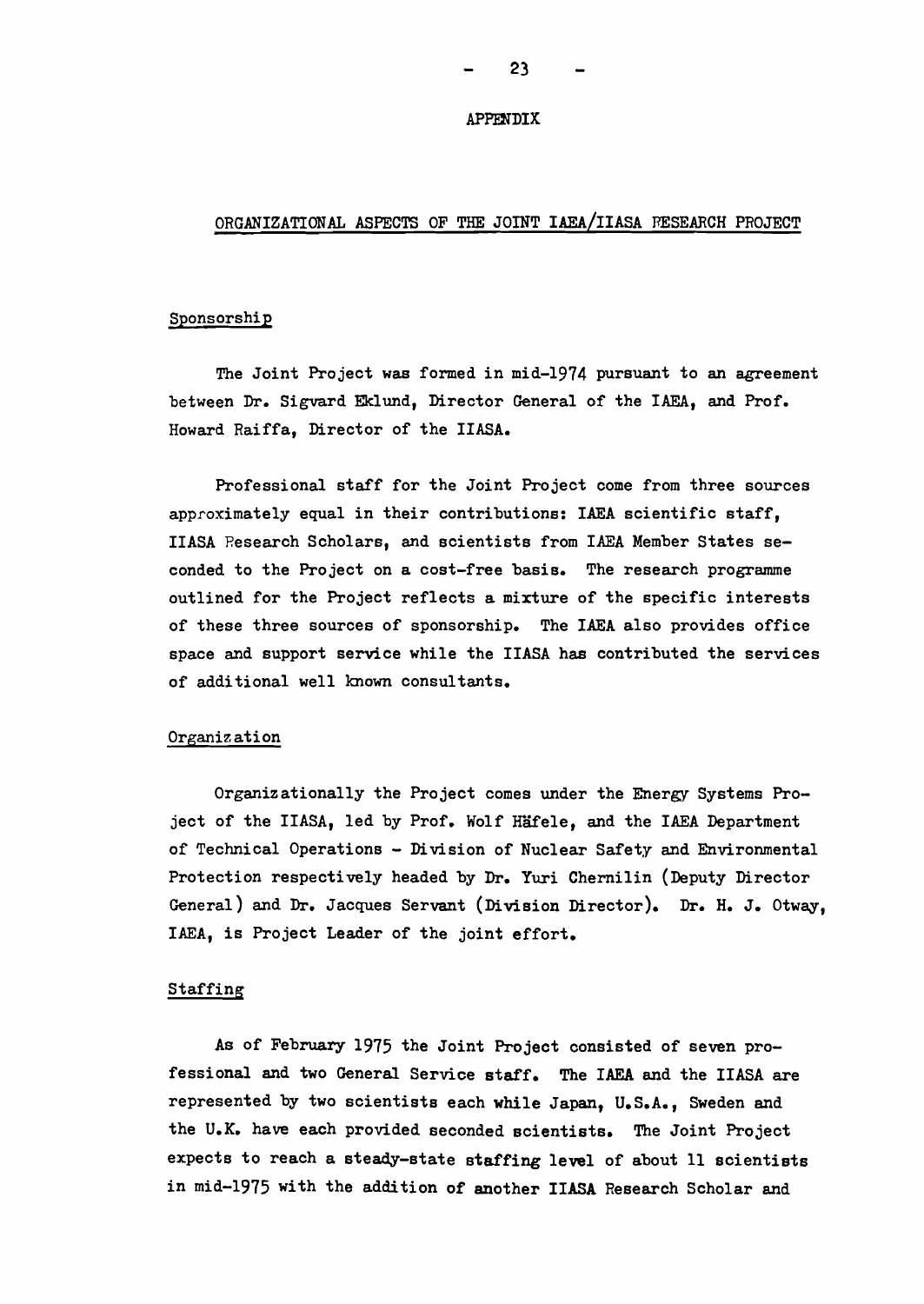a secondment from France and two from the Federal Republic of Germany.

## Contracts

Additional scientific support is obtained through IAEA-sponsored research contracts with the University of Vienna, Psychology Institute, and the Study Group for International Analyses, Vienna.

## Miscellaneous Information

The following disciplines will be represented in the Joint Project:

| Physics       | Economics    | Psychiatry |
|---------------|--------------|------------|
| Public Health | Anthropology | Medicine   |
| Engineering   | Sociology    | Psychology |

Seven nationalities are represented in the Project and Project staff are proficient in a total of seven major languages: English, French, German, Italian, Japanese, Russian and Spanish.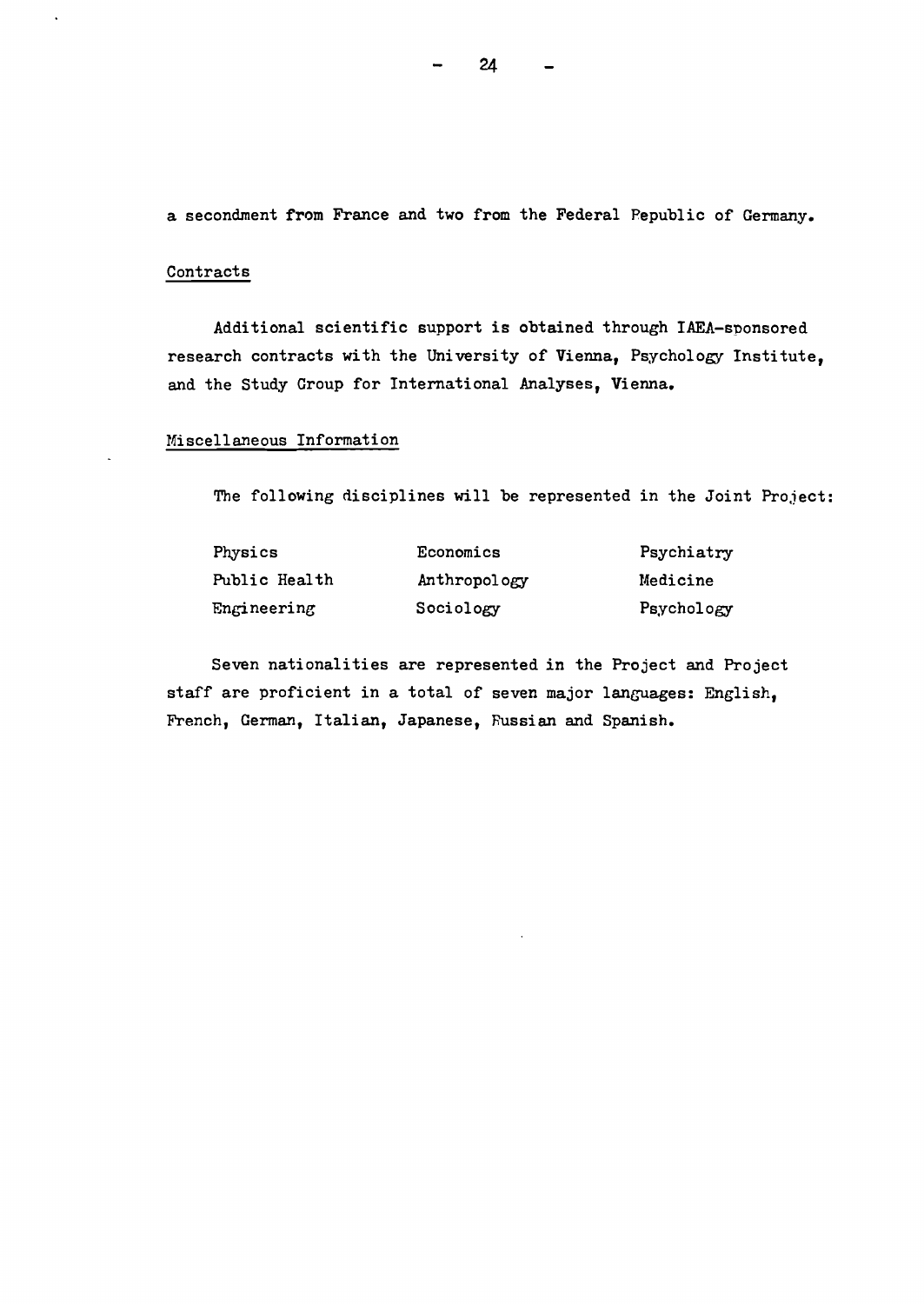#### **REFERENCES**

- Beattie, J. R., "Risks to the population and the individual from iodine releases", Nuclear Safety <u>8</u>, (573), 1967.
- Borch, K. H., "The economics of uncertainty", Princeton University Press, Princeton, N. J., 1968.
- Bresson, G., Fagnani, F. and Morlat, G., "Etudes coût-avantages dans le domaine de la radioprotection (aspects methodologiques)". Presented at IAEA/WHO Seminar on Padiological Safety Evaluation of Population Doses and Application of Radiological Safety Standards to Man and the Environment, IAEA-SM-184/29, Portoroz, Yugoslavia, 20 - 24 May, 1974.
- Edwards, Ward, "Conservatism in human information processing". In B. Kleinmuntz (Ed.), "Formal representation of human judgement". Wiley, New York, 1968.
- Ellis, H. M. and Keeney, R. L., "A rational approach for government decisions concerning air pollution". In "Analysis of public decisions", A. Drake, et al., (Eds.) MIT Press, Cambridge, Mass., 1912.
- Farmer, F. R., "Reactor safety and siting; a proposed risk criterion", Nuclear Safety 8, (539) 1967.
- Freud, Sigmund, "Das Ich und das Es", Gesammelte Schriften, 6. Band, Internationaler Psychoanalytischer Verlag, Vienna, 1925.
- Gaspari, C. and Millendorfer J., "Prognosen für Oesterreich", Verlag für Geschichte und Politik, Wien, 1973.
- Gros, Jacques, "A Paretian approach to power plant siting in New England", Ph.D. dissertation. Havard University (1974).
- Gros, J., Avenhaus, R., Linnerooth, J., Pahner, P. D. and Otway, H. "A systems analysis approach to nuclear facility siting". Presented at IAF.A Symposium on Nuclear Facility Siting, IAEA-SM-188-5C, Vienna, December, 1974. Published as International Institute for Applied Systems Analysis Pesearch Memorandum FM-74-29 (1974).
- Golant, S. and Burton, I., "Avoidance-response to the risk environment". Natural Hazard Research Working Paper No.6, Dept. of Geography, University of Toronto, 1969.
- Guedeney, C. and Mendel, G., "L'angoisse atomique et les centrales nucléaires". Contribution psychoanalytique et sociopsychoanalytique à l'étude d'un phénomène collectif, Payot, Paris, 1973.
- Häfele, Wolf, "Hypotheticality and the new challenges: the pathfinder rôle of nuclear energy", international Institute for Applied Systems Analysis, Fesearch Peport RR-13-14, December, 1913.
- Häfele, Wolf, "A systems approach to energy", American Scientist 62,  $(438-447)$ , 1914.
- Holmes, T.H. and Masuda, M. "Life change and illness susceptibility", Separation and Depression, AAAS, (161-186), 1973.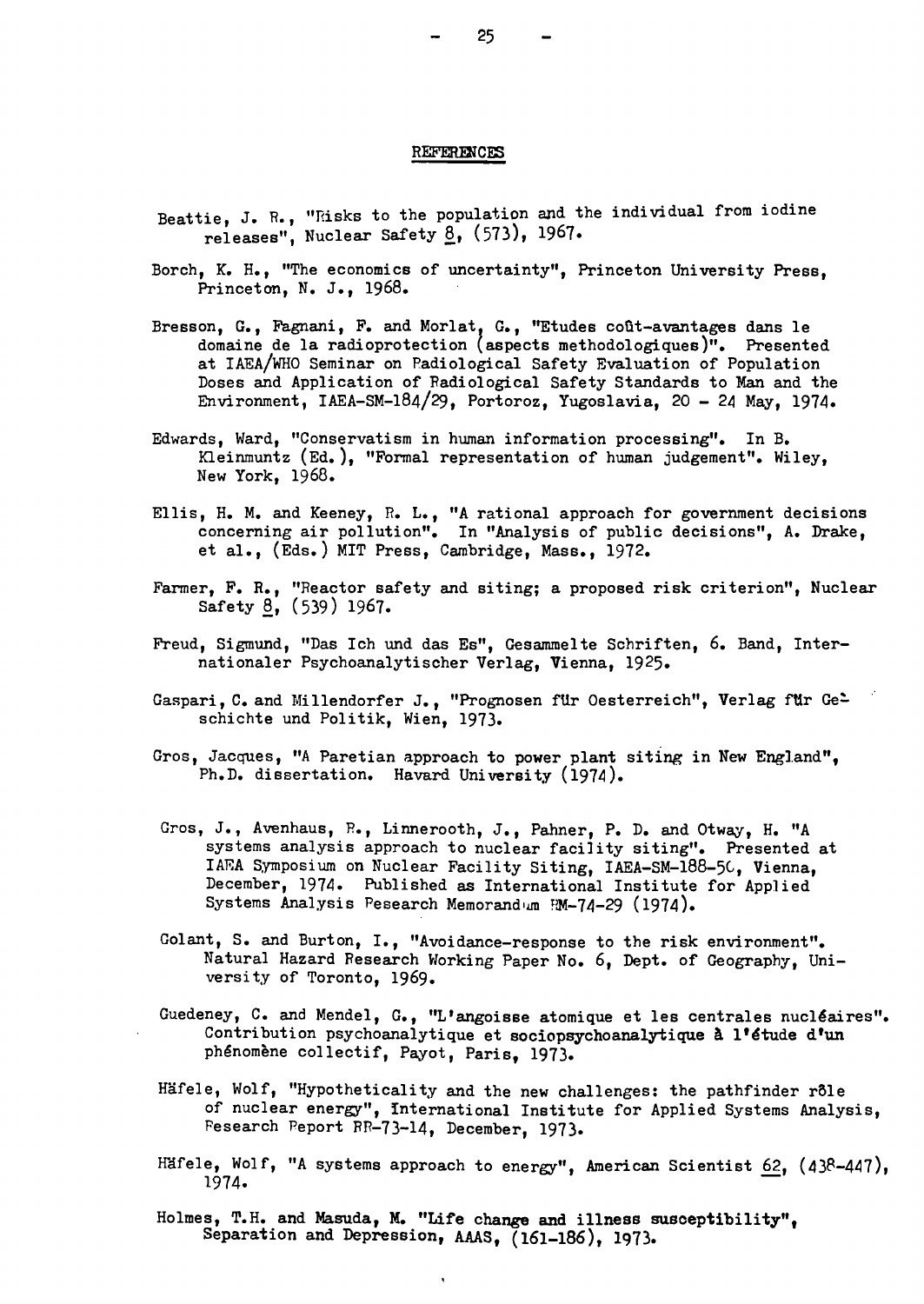- Jammet, H., Mechali, D. and Lacourly, G., "Analyse des coûts et des avantages et rapport entre le coût et l'efficacité des systèmes de contrôle". Presented at the Consultants' Meeting on Methods for Establishing the Capacity of the Environment to Accept Padioactive Materials,  $IAFA-PL-533/13$ , Vienna, 7-14 December, 1973.
- Kates, <sup>r</sup>. W., "Environmental risk assessment", ICSU/SCOPE: communication of environmental information and societal response, Draft, 1974.
- Kates, <sup>P</sup>. W., ""isk and rare events; a three nation study of disaster prevention in nuclear energy programmes", Draft, 1974b.
- Keeney, Talph L., "A decision analysis with multiple objectives: the Mexico City airport", The Bell Journal of Economy and Management Science, 4, No. 1,  $(1973)$ .
- Linnerooth, J., "The evaluation of life-saving: a survey", International Institute for Applied Systems Analysis, 'esearch Feport, 1975 (in press).
- Montague, Susan and Beardsworth, E., "Benefit/Fisk a critique and cultural analysis for non-quantitative risk assessment". Brookhaven National Laboratory, Draft, 1974.
- Murphy, A. H. and Winkler, P. L., "Subjective probability forecasting in the real world: some experimental results". International Institute for Applied Systems Analysis, Pesearch Peport, RR-73-16, 1973.
- Nizard, L. and Tournon, J., "Perception sociale et demandes sociales en matière d'environnement". Syposium International, Methodologie et Analyse Socio-economique de l'Environnement. Grenoble, 12-15 Decembre, 1972.
- Otway, H. J., "Tisk estimation and evaluation". Proceedings of IIASA Planning Conference on Energy Systems. IIASA-PC-3, 1973.
- Otway, H. J. and Erdmann, P. C., "Reactor siting and design from a risk viewpoint". Nuclear Engineering and Design,  $13, (365), 1971$ .
- Otway, H. J. and Cohen, J. J., "Revealed preferences: comments on the Starr henefit-risk relationships". International Institute for Applied Systems Analysis, Research Memorandum, 1975 (in press).
- Otway, H. J., Maderthaner, R. and Cuttmann, G., "Avoidance response to the risk environment: a cross-cultural comparison", International Institute for Applied Systems Analysis, Vesearch Feport, 1975 (in press).
- Pahner, P. D., "Behavioural aspects of interest groups", International Institute for Applied Systems Analysis, Working Paper, November, 1974.
- Papp, R., McGrath, P. E., Maxim, L. D. and Cook, F. X. Jr., "A new concept in risk analysis for nuclear facilities", Nuclear News, (62-65), 1974.